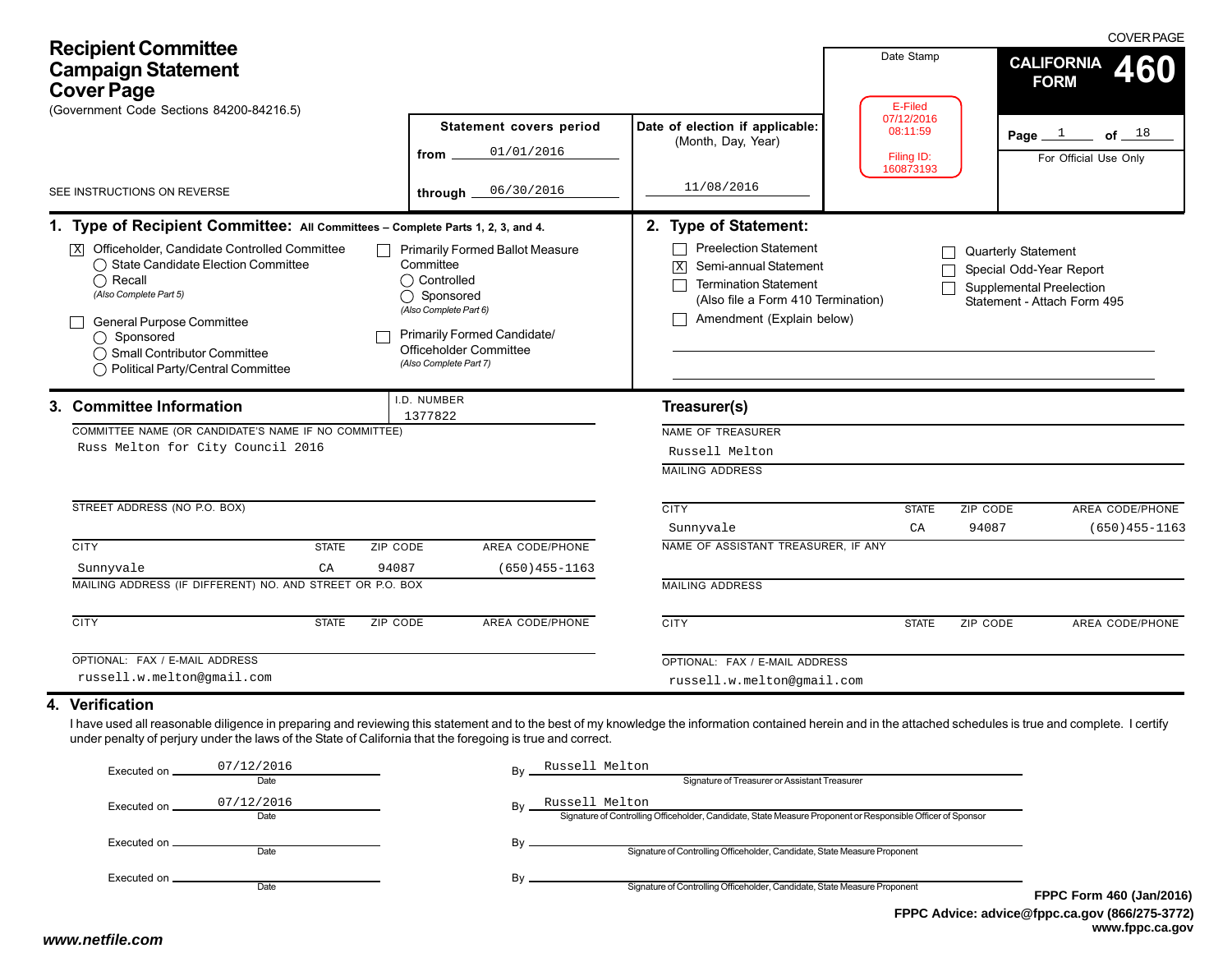## **Recipient Committee Campaign Statement Cover Page — Part 2**

#### **5. Officeholder or Candidate Controlled Committee**

| NAME OF OFFICEHOLDER OR CANDIDATE                                          |             |              |       |  |  |  |  |
|----------------------------------------------------------------------------|-------------|--------------|-------|--|--|--|--|
| Russell Melton                                                             |             |              |       |  |  |  |  |
| OFFICE SOUGHT OR HELD (INCLUDE LOCATION AND DISTRICT NUMBER IF APPLICABLE) |             |              |       |  |  |  |  |
| City Council Member Seat 5: City of Sunnyvale                              |             |              |       |  |  |  |  |
| RESIDENTIAL/BUSINESS ADDRESS (NO. AND STREET)                              | <b>CITY</b> | <b>STATE</b> | 7IP   |  |  |  |  |
|                                                                            | Sunnyvale   | CA           | 94087 |  |  |  |  |

**Related Committees Not Included in this Statement:** *List any committees not included in this statement that are controlled by you or are primarily formed to receive contributions or make expenditures on behalf of your candidacy.*

| <b>COMMITTEE NAME</b>    |                              |          | I.D. NUMBER |                       |
|--------------------------|------------------------------|----------|-------------|-----------------------|
|                          |                              |          |             |                       |
| <b>NAME OF TREASURER</b> |                              |          |             | CONTROLLED COMMITTEE? |
|                          |                              |          | <b>YES</b>  | <b>NO</b>             |
| <b>COMMITTEE ADDRESS</b> | STREET ADDRESS (NO P.O. BOX) |          |             |                       |
|                          |                              |          |             |                       |
| <b>CITY</b>              | <b>STATE</b>                 | ZIP CODE |             | AREA CODE/PHONE       |
|                          |                              |          |             |                       |
| <b>COMMITTEE NAME</b>    |                              |          | I.D. NUMBER |                       |
|                          |                              |          |             |                       |
|                          |                              |          |             |                       |
| <b>NAME OF TREASURER</b> |                              |          |             | CONTROLLED COMMITTEE? |
|                          |                              |          | <b>YES</b>  | NO.                   |
| <b>COMMITTEE ADDRESS</b> | STREET ADDRESS (NO P.O. BOX) |          |             |                       |
|                          |                              |          |             |                       |
| <b>CITY</b>              | <b>STATE</b>                 | ZIP CODE |             | AREA CODE/PHONE       |

### **6. Primarily Formed Ballot Measure Committee**

NAME OF BALLOT MEASURE

| <b>BALLOT NO. OR LETTER</b> | <b>JURISDICTION</b> | <b>SUPPORT</b><br><b>OPPOSE</b> |
|-----------------------------|---------------------|---------------------------------|
|-----------------------------|---------------------|---------------------------------|

**Identify the controlling officeholder, candidate, or state measure proponent, if any.**

NAME OF OFFICEHOLDER, CANDIDATE, OR PROPONENT

| OFFICE SOUGHT OR HELD | I DISTRICT NO. IF ANY |
|-----------------------|-----------------------|
|                       |                       |

#### **7. Primarily Formed Candidate/Officeholder Committee** *List names of officeholder(s) or candidate(s) for which this committee is primarily formed.*

| NAME OF OFFICEHOLDER OR CANDIDATE | OFFICE SOUGHT OR HELD | <b>SUPPORT</b><br><b>OPPOSE</b> |
|-----------------------------------|-----------------------|---------------------------------|
| NAME OF OFFICEHOLDER OR CANDIDATE | OFFICE SOUGHT OR HELD | <b>SUPPORT</b><br><b>OPPOSE</b> |
| NAME OF OFFICEHOLDER OR CANDIDATE | OFFICE SOUGHT OR HELD | <b>SUPPORT</b><br><b>OPPOSE</b> |
| NAME OF OFFICEHOLDER OR CANDIDATE | OFFICE SOUGHT OR HELD | <b>SUPPORT</b><br><b>OPPOSE</b> |

*Attach continuation sheets if necessary*

COVER PAGE - PART 2

**460**

Page <u>2</u> of 18

**CALIFORNIA FORM**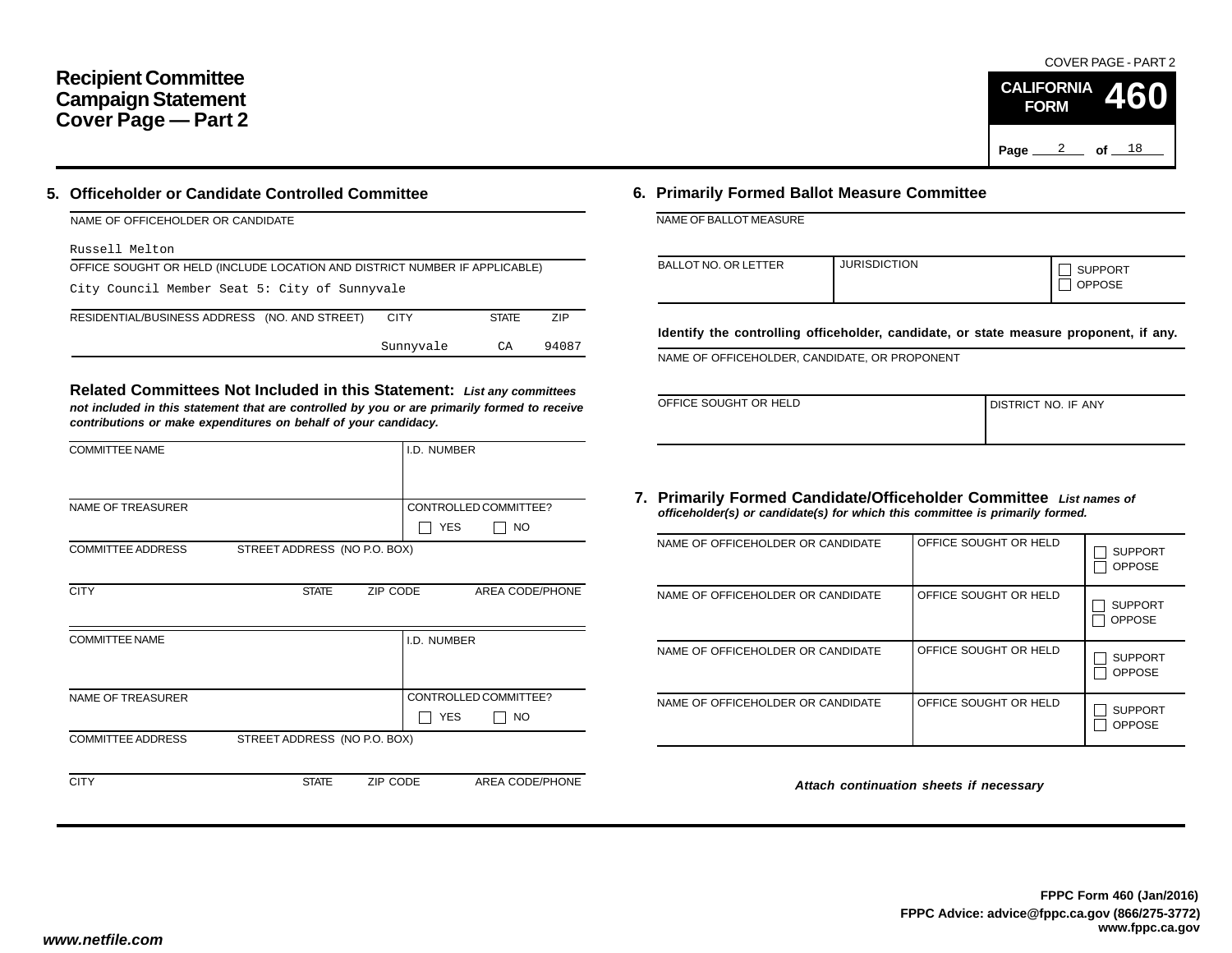| <b>Campaign Disclosure Statement</b>                                                     |      |                                                                       |               |                                                            |                             | <b>SUMMARY PAGE</b>                                             |                                                                                                                                                                                                                                                                                                                     |  |  |
|------------------------------------------------------------------------------------------|------|-----------------------------------------------------------------------|---------------|------------------------------------------------------------|-----------------------------|-----------------------------------------------------------------|---------------------------------------------------------------------------------------------------------------------------------------------------------------------------------------------------------------------------------------------------------------------------------------------------------------------|--|--|
| <b>Summary Page</b>                                                                      |      | Amounts may be rounded<br>to whole dollars.                           |               |                                                            |                             | Statement covers period                                         | CALIFORNIA 460                                                                                                                                                                                                                                                                                                      |  |  |
|                                                                                          |      |                                                                       |               |                                                            | 01/01/2016<br>from $\equiv$ |                                                                 | <b>FORM</b>                                                                                                                                                                                                                                                                                                         |  |  |
| SEE INSTRUCTIONS ON REVERSE                                                              |      |                                                                       |               |                                                            | through _                   | 06/30/2016                                                      | Page $3$ of $18$                                                                                                                                                                                                                                                                                                    |  |  |
| <b>NAME OF FILER</b>                                                                     |      |                                                                       |               |                                                            |                             |                                                                 | I.D. NUMBER                                                                                                                                                                                                                                                                                                         |  |  |
| Russ Melton for City Council 2016                                                        |      |                                                                       |               |                                                            |                             |                                                                 | 1377822                                                                                                                                                                                                                                                                                                             |  |  |
| <b>Contributions Received</b>                                                            |      | Column A<br><b>TOTAL THIS PERIOD</b><br>(FROM ATTACHED SCHEDULES)     |               | <b>Column B</b><br><b>CALENDAR YEAR</b><br>TOTAL TO DATE   |                             | <b>General Elections</b>                                        | <b>Calendar Year Summary for Candidates</b><br>Running in Both the State Primary and                                                                                                                                                                                                                                |  |  |
|                                                                                          |      |                                                                       | $\mathcal{R}$ | 30,987.00                                                  |                             |                                                                 |                                                                                                                                                                                                                                                                                                                     |  |  |
|                                                                                          |      | 0.00                                                                  |               | 3,000.00                                                   |                             |                                                                 | $1/1$ through $6/30$<br>7/1 to Date                                                                                                                                                                                                                                                                                 |  |  |
|                                                                                          |      |                                                                       |               | $\frac{1}{2}$ 33,987.00                                    |                             | 20. Contributions<br>Received                                   | $\frac{1}{2}$ $\frac{1}{2}$ $\frac{1}{2}$ $\frac{1}{2}$ $\frac{1}{2}$ $\frac{1}{2}$ $\frac{1}{2}$ $\frac{1}{2}$ $\frac{1}{2}$ $\frac{1}{2}$ $\frac{1}{2}$ $\frac{1}{2}$ $\frac{1}{2}$ $\frac{1}{2}$ $\frac{1}{2}$ $\frac{1}{2}$ $\frac{1}{2}$ $\frac{1}{2}$ $\frac{1}{2}$ $\frac{1}{2}$ $\frac{1}{2}$ $\frac{1}{2}$ |  |  |
|                                                                                          |      | 0.00                                                                  |               |                                                            | 0.00                        | 21. Expenditures                                                |                                                                                                                                                                                                                                                                                                                     |  |  |
|                                                                                          |      |                                                                       |               | 33,987.00<br>$\frac{1}{2}$                                 |                             | Made                                                            | $\frac{1}{2}$ $\frac{1}{2}$ $\frac{1}{2}$ $\frac{1}{2}$ $\frac{1}{2}$ $\frac{1}{2}$ $\frac{1}{2}$ $\frac{1}{2}$ $\frac{1}{2}$ $\frac{1}{2}$ $\frac{1}{2}$ $\frac{1}{2}$ $\frac{1}{2}$ $\frac{1}{2}$ $\frac{1}{2}$ $\frac{1}{2}$ $\frac{1}{2}$ $\frac{1}{2}$ $\frac{1}{2}$ $\frac{1}{2}$ $\frac{1}{2}$ $\frac{1}{2}$ |  |  |
| <b>Expenditures Made</b>                                                                 |      |                                                                       |               |                                                            |                             | <b>Expenditure Limit Summary for State</b><br><b>Candidates</b> |                                                                                                                                                                                                                                                                                                                     |  |  |
|                                                                                          |      | 0.00<br><u>and the state of the state</u>                             |               |                                                            | 0.00                        |                                                                 |                                                                                                                                                                                                                                                                                                                     |  |  |
|                                                                                          |      |                                                                       |               | 8,203.47                                                   |                             |                                                                 | 22. Cumulative Expenditures Made*<br>(If Subject to Voluntary Expenditure Limit)                                                                                                                                                                                                                                    |  |  |
|                                                                                          |      |                                                                       |               | 591.66                                                     |                             |                                                                 |                                                                                                                                                                                                                                                                                                                     |  |  |
|                                                                                          |      | 0.00                                                                  |               |                                                            | 0.00                        | Date of Election<br>(mm/dd/yy)                                  | <b>Total to Date</b>                                                                                                                                                                                                                                                                                                |  |  |
|                                                                                          |      |                                                                       |               | 8,795.13                                                   |                             |                                                                 | $\frac{1}{2}$                                                                                                                                                                                                                                                                                                       |  |  |
|                                                                                          |      |                                                                       |               |                                                            |                             |                                                                 |                                                                                                                                                                                                                                                                                                                     |  |  |
| <b>Current Cash Statement</b>                                                            |      |                                                                       |               |                                                            |                             | $\sqrt{1}$                                                      | $\frac{1}{2}$                                                                                                                                                                                                                                                                                                       |  |  |
| 12. Beginning Cash Balance  Previous Summary Page, Line 16 \$ ___________7, 461.76       |      |                                                                       |               | To calculate Column B, add                                 |                             |                                                                 |                                                                                                                                                                                                                                                                                                                     |  |  |
|                                                                                          |      | 30,987.00                                                             |               | amounts in Column A to the<br>corresponding amounts        |                             |                                                                 |                                                                                                                                                                                                                                                                                                                     |  |  |
|                                                                                          |      | $\mathcal{L}^{\text{max}}$ , where $\mathcal{L}^{\text{max}}$<br>1.11 |               | from Column B of your last                                 |                             | reported in Column B.                                           | *Amounts in this section may be different from amounts                                                                                                                                                                                                                                                              |  |  |
|                                                                                          |      | 8,203.47                                                              |               | report. Some amounts in<br>Column A may be negative        |                             |                                                                 |                                                                                                                                                                                                                                                                                                                     |  |  |
| 16. <b>ENDING CASH BALANCE</b> Add Lines $12 + 13 + 14$ , then subtract Line $15\degree$ |      | 30,246.40                                                             |               | figures that should be<br>subtracted from previous         |                             |                                                                 |                                                                                                                                                                                                                                                                                                                     |  |  |
| If this is a termination statement, Line 16 must be zero.                                |      |                                                                       |               | period amounts. If this is<br>the first report being filed |                             |                                                                 |                                                                                                                                                                                                                                                                                                                     |  |  |
|                                                                                          |      | 0.00                                                                  |               | for this calendar year, only<br>carry over the amounts     |                             |                                                                 |                                                                                                                                                                                                                                                                                                                     |  |  |
| <b>Cash Equivalents and Outstanding Debts</b>                                            |      |                                                                       |               | from Lines 2, 7, and 9 (if<br>any).                        |                             |                                                                 |                                                                                                                                                                                                                                                                                                                     |  |  |
|                                                                                          | - \$ | 0.00                                                                  |               |                                                            |                             |                                                                 |                                                                                                                                                                                                                                                                                                                     |  |  |
|                                                                                          | - \$ | 3,591.66                                                              |               |                                                            |                             |                                                                 |                                                                                                                                                                                                                                                                                                                     |  |  |
|                                                                                          |      |                                                                       |               |                                                            |                             |                                                                 | FPPC Form 460 (Jan/201                                                                                                                                                                                                                                                                                              |  |  |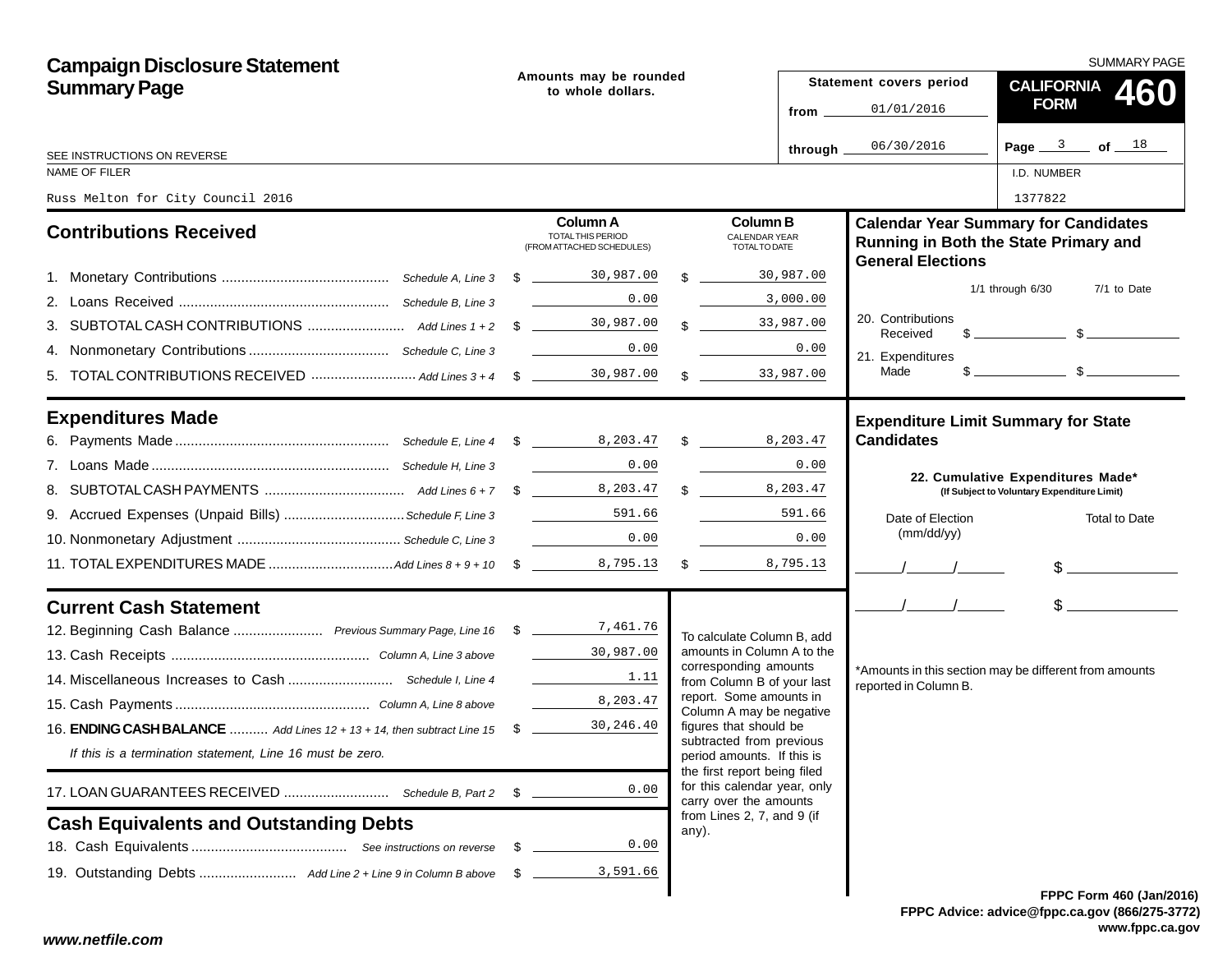**www.fppc.ca.gov**

| <b>Schedule A</b>                      |                                                                                                                                               |                                                                                 |                                                                                                     |                                                        |                                                                  |                                      | SCHEDULE A                                         |  |
|----------------------------------------|-----------------------------------------------------------------------------------------------------------------------------------------------|---------------------------------------------------------------------------------|-----------------------------------------------------------------------------------------------------|--------------------------------------------------------|------------------------------------------------------------------|--------------------------------------|----------------------------------------------------|--|
| <b>Monetary Contributions Received</b> |                                                                                                                                               | Amounts may be rounded<br>to whole dollars.                                     |                                                                                                     |                                                        | Statement covers period<br>01/01/2016                            | <b>CALIFORNIA</b><br><b>FORM</b>     |                                                    |  |
|                                        | SEE INSTRUCTIONS ON REVERSE                                                                                                                   |                                                                                 |                                                                                                     | through 06/30/2016                                     |                                                                  | Page $4$                             | $\_$ of $\_$ $^{18}$                               |  |
| NAME OF FILER                          |                                                                                                                                               |                                                                                 |                                                                                                     |                                                        |                                                                  | I.D. NUMBER                          |                                                    |  |
|                                        | Russ Melton for City Council 2016                                                                                                             |                                                                                 |                                                                                                     |                                                        |                                                                  | 1377822                              |                                                    |  |
| DATE<br><b>RECEIVED</b>                | FULL NAME, STREET ADDRESS AND ZIP CODE OF CONTRIBUTOR<br>(IF COMMITTEE, ALSO ENTER I.D. NUMBER)                                               | <b>CONTRIBUTOR</b><br>CODE *                                                    | IF AN INDIVIDUAL, ENTER<br>OCCUPATION AND EMPLOYER<br>(IF SELF-EMPLOYED, ENTER NAME<br>OF BUSINESS) | <b>AMOUNT</b><br><b>RECEIVED THIS</b><br><b>PERIOD</b> | <b>CUMULATIVE TO DATE</b><br>CALENDAR YEAR<br>(JAN. 1 - DEC. 31) |                                      | PER ELECTION<br>TO DATE<br>(IF REQUIRED)           |  |
| 01/03/2016                             | Hongming Zhu<br>Sunnyvale, CA 94086                                                                                                           | $ \overline{X} $ IND<br>$\Box$ COM<br>$\Box$ OTH<br>$\Box$ PTY<br>$\square$ SCC | Housewife<br>None                                                                                   | 150.00                                                 |                                                                  | 150.00                               |                                                    |  |
| 01/05/2016                             | Dave Clark<br>Sunnyvale, CA 94087                                                                                                             | $X$ IND<br>$\Box$ COM<br>$\Box$ OTH<br>$\Box$ PTY<br>$\square$ SCC              | Realtor<br>Keller Williams Realty                                                                   | 1,000.00                                               |                                                                  | 1,000.00                             |                                                    |  |
| 01/07/2016                             | ANNCA, Inc.<br>Sunnyvale, CA 94086                                                                                                            | $\Box$ IND<br>$\Box$ COM<br>$X$ OTH<br>$\Box$ PTY<br>$\Box$ SCC                 |                                                                                                     | 300.00                                                 |                                                                  | 300.00                               |                                                    |  |
| 01/07/2016                             | Howard Chuck<br>Sunnyvale, CA 94086                                                                                                           | $X$ IND<br>$\Box$ COM<br>$\Box$ oth<br>$\Box$ PTY<br>$\square$ SCC              | Realtor<br>Century 21 M&M and<br>Associates                                                         | 100.00                                                 |                                                                  | 100.00                               |                                                    |  |
| 01/07/2016                             | Todd Flesner<br>San Jose, CA 95132                                                                                                            | $X$ IND<br>$\Box$ COM<br>$\Box$ OTH<br>$\Box$ PTY<br>$\Box$ SCC                 | Mortgage Banker<br>Opes Advisors                                                                    | 100.00                                                 |                                                                  | 100.00                               |                                                    |  |
|                                        |                                                                                                                                               |                                                                                 | <b>SUBTOTAL \$</b>                                                                                  | 1,650.00                                               |                                                                  |                                      |                                                    |  |
|                                        | <b>Schedule A Summary</b><br>1. Amount received this period - itemized monetary contributions.                                                |                                                                                 |                                                                                                     | 28,850.00                                              |                                                                  | *Contributor Codes<br>IND-Individual | COM-Recipient Committee<br>(other than PTY or SCC) |  |
|                                        | 2. Amount received this period – unitemized monetary contributions of less than \$100 \$                                                      |                                                                                 |                                                                                                     | 2,137.00                                               |                                                                  | PTY - Political Party                | OTH - Other (e.g., business entity)                |  |
|                                        | 3. Total monetary contributions received this period.<br>(Add Lines 1 and 2. Enter here and on the Summary Page, Column A, Line 1.)  TOTAL \$ |                                                                                 |                                                                                                     | 30,987.00                                              |                                                                  |                                      | SCC - Small Contributor Committee                  |  |
|                                        |                                                                                                                                               |                                                                                 |                                                                                                     |                                                        |                                                                  |                                      | FPPC Form 460 (Jan/2016)                           |  |

### *www.netfile.com*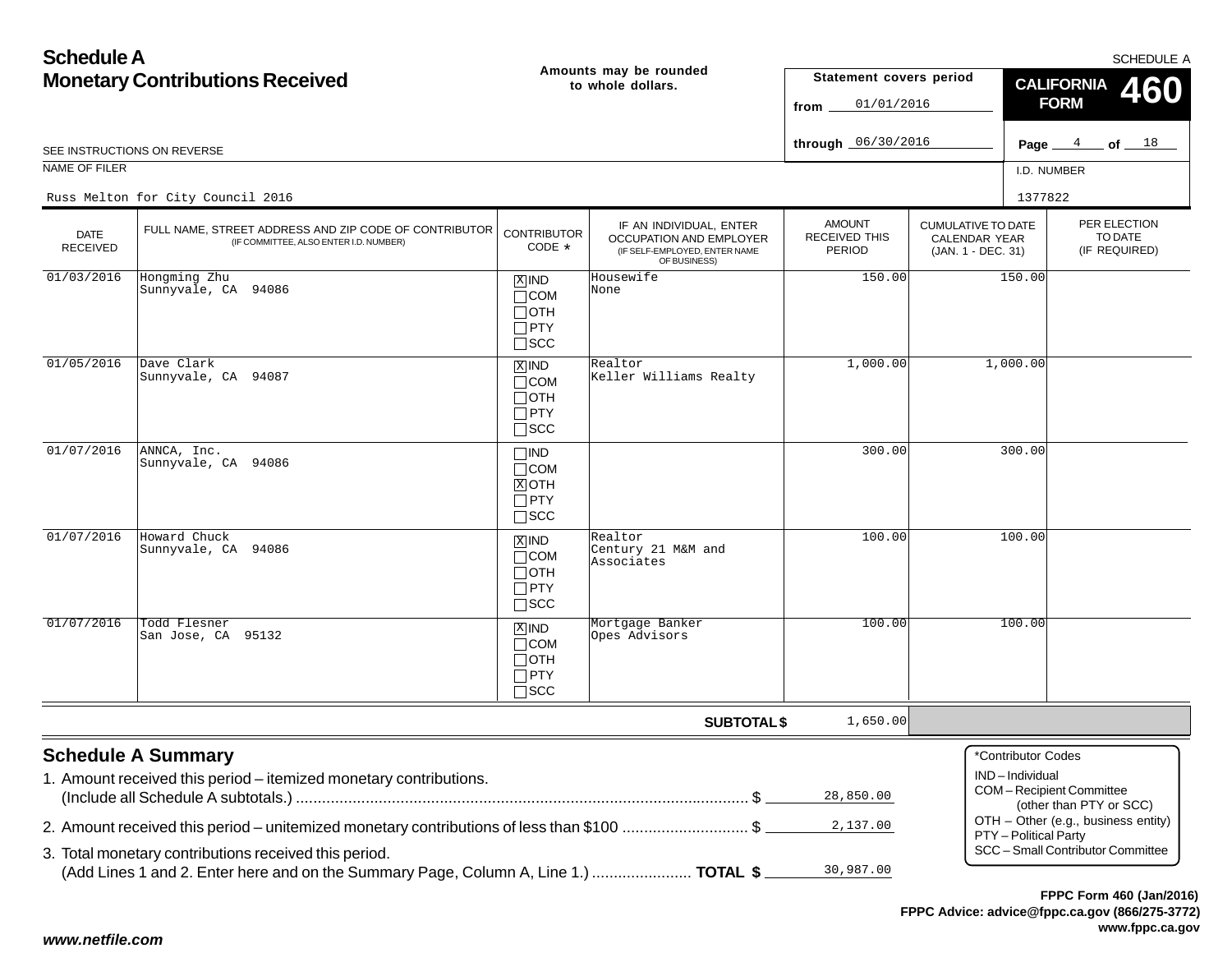|                         | <b>Monetary Contributions Received</b>                                                          | Amounts may be rounded<br>to whole dollars.                                  |                                                                                                     | <b>Statement covers period</b><br>01/01/2016<br>from |                                                                         | CALIFORNIA 460<br><b>FORM</b> |                                          |
|-------------------------|-------------------------------------------------------------------------------------------------|------------------------------------------------------------------------------|-----------------------------------------------------------------------------------------------------|------------------------------------------------------|-------------------------------------------------------------------------|-------------------------------|------------------------------------------|
|                         |                                                                                                 |                                                                              |                                                                                                     | 06/30/2016<br>through_                               |                                                                         |                               | Page $5$ of $18$                         |
| NAME OF FILER           |                                                                                                 |                                                                              |                                                                                                     |                                                      |                                                                         | I.D. NUMBER                   |                                          |
|                         | Russ Melton for City Council 2016                                                               |                                                                              |                                                                                                     |                                                      |                                                                         | 1377822                       |                                          |
| <b>DATE</b><br>RECEIVED | FULL NAME, STREET ADDRESS AND ZIP CODE OF CONTRIBUTOR<br>(IF COMMITTEE, ALSO ENTER I.D. NUMBER) | <b>CONTRIBUTOR</b><br>CODE *                                                 | IF AN INDIVIDUAL, ENTER<br>OCCUPATION AND EMPLOYER<br>(IF SELF-EMPLOYED, ENTER NAME<br>OF BUSINESS) | <b>AMOUNT</b><br><b>RECEIVED THIS</b><br>PERIOD      | <b>CUMULATIVE TO DATE</b><br><b>CALENDAR YEAR</b><br>(JAN. 1 - DEC. 31) |                               | PER ELECTION<br>TO DATE<br>(IF REQUIRED) |
| 01/07/2016              | John Howe<br>Sunnyvale, CA 94087                                                                | $X$ IND<br>$\Box$ COM<br>$\Box$ OTH<br>$\square$ PTY<br>$\sqcap$ scc         | Enrolled Agent<br> Self                                                                             | 100.00                                               |                                                                         | 100.00                        |                                          |
| 01/07/2016              | Adam Kates<br>East Palo Alto, CA 94303                                                          | $\overline{X}$ IND<br>$\Box$ COM<br>$\sqcap$ OTH<br>$\Box$ PTY<br>$\Box$ SCC | Real Estate Developer<br>Classic Communities, Inc.                                                  | 100.00                                               |                                                                         | 0.00                          |                                          |
| 01/07/2016              | Roger Riffenburgh<br>Sunnyvale, CA 94087                                                        | $X$ IND<br>$\sqcap$ COM<br>$\sqcap$ OTH<br>$\Box$ PTY<br>$\Box$ scc          | Editor<br>Self                                                                                      | 100.00                                               |                                                                         | 100.00                        |                                          |
| 01/07/2016              | South Bay Property Management Better Homes<br>Realty Bay Associates<br>San Jose, CA 95118       | $\neg$ IND<br>$\sqcap$ COM<br>$X$ OTH<br>$\Box$ PTY<br>$\Box$ scc            |                                                                                                     | 1,500.00                                             |                                                                         | 1,500.00                      |                                          |
| 01/09/2016              | Patricia Castillo<br>Sunnyvale, CA 94089                                                        | $X$ IND<br>$\Box$ COM<br>$\Box$ oth<br>$\Box$ PTY<br>$\sqcap$ SCC            | Retired<br>Retired                                                                                  | 100.00                                               |                                                                         | 100.00                        |                                          |
|                         |                                                                                                 |                                                                              | <b>SUBTOTAL \$</b>                                                                                  | 1,900.00                                             |                                                                         |                               |                                          |

\*Contributor CodesIND – Individual COM – Recipient Committee (other than PTY or SCC) OTH – Other (e.g., business entity) PTY – Political Party SCC – Small Contributor Committee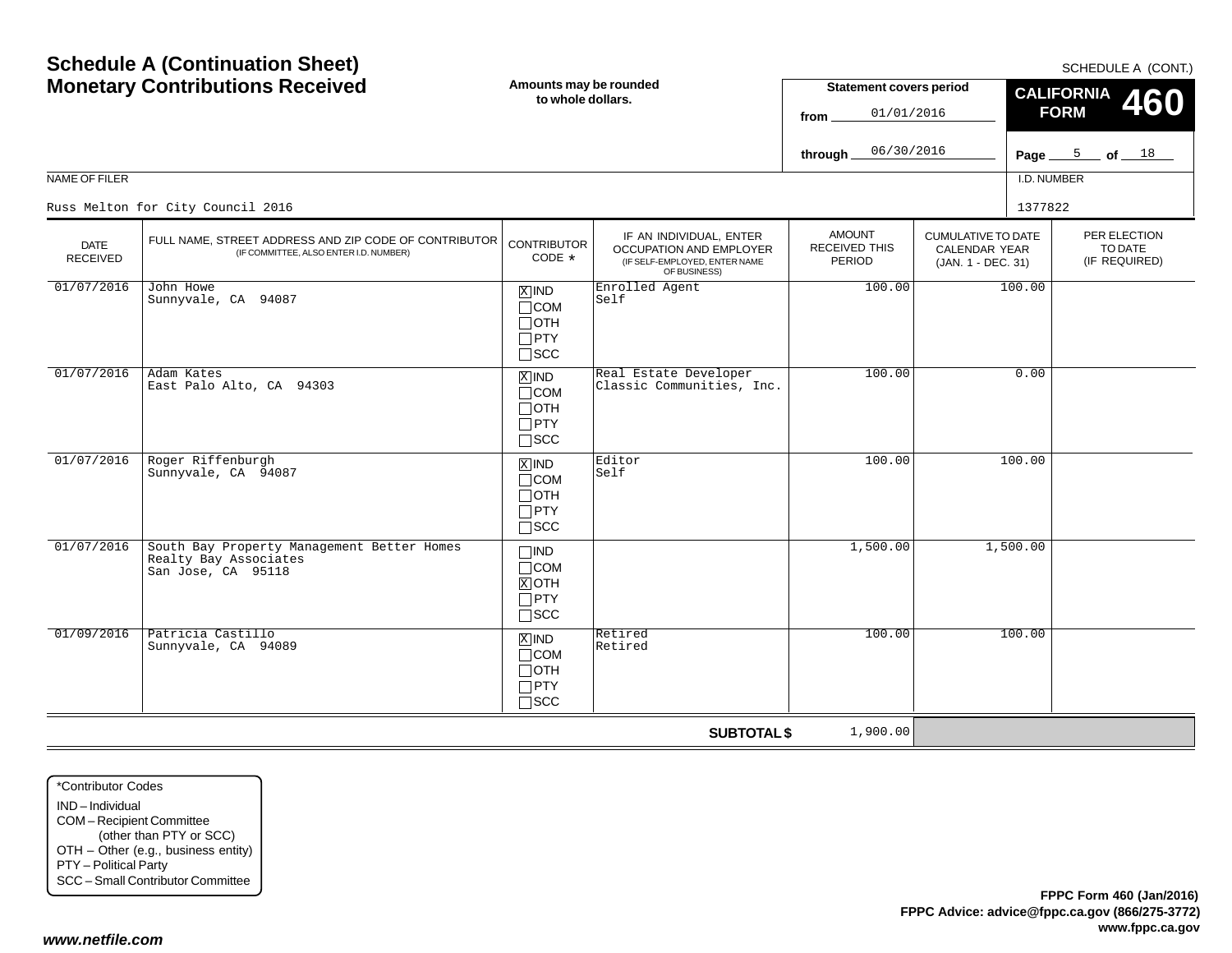|                                | <b>Schedule A (Continuation Sheet)</b><br><b>Monetary Contributions Received</b>                | Amounts may be rounded<br>to whole dollars.                                   |                                                                                                     | <b>Statement covers period</b><br>01/01/2016<br>from<br>06/30/2016<br>through |                                                                         | SCHEDULE A (CONT.)<br><b>CALIFORNIA</b><br>460<br><b>FORM</b><br>6 of $18$<br>Page $\equiv$<br>I.D. NUMBER |
|--------------------------------|-------------------------------------------------------------------------------------------------|-------------------------------------------------------------------------------|-----------------------------------------------------------------------------------------------------|-------------------------------------------------------------------------------|-------------------------------------------------------------------------|------------------------------------------------------------------------------------------------------------|
| NAME OF FILER                  | Russ Melton for City Council 2016                                                               |                                                                               |                                                                                                     |                                                                               |                                                                         | 1377822                                                                                                    |
| <b>DATE</b><br><b>RECEIVED</b> | FULL NAME, STREET ADDRESS AND ZIP CODE OF CONTRIBUTOR<br>(IF COMMITTEE, ALSO ENTER I.D. NUMBER) | <b>CONTRIBUTOR</b><br>CODE *                                                  | IF AN INDIVIDUAL, ENTER<br>OCCUPATION AND EMPLOYER<br>(IF SELF-EMPLOYED, ENTER NAME<br>OF BUSINESS) | <b>AMOUNT</b><br><b>RECEIVED THIS</b><br>PERIOD                               | <b>CUMULATIVE TO DATE</b><br><b>CALENDAR YEAR</b><br>(JAN. 1 - DEC. 31) | PER ELECTION<br>TO DATE<br>(IF REQUIRED)                                                                   |
| 01/11/2016                     | Paul Holdings Inc.<br>San Francisco, CA 94111                                                   | $\Box$ IND<br>$\Box$ COM<br>$X$ OTH<br>$\Box$ PTY<br>$\Box$ scc               |                                                                                                     | 250.00                                                                        |                                                                         | 250.00                                                                                                     |
| 01/12/2016                     | Jim Cunneen<br>San Jose, CA 95120                                                               | $\overline{X}$ IND<br>$\Box$ COM<br>$\Box$ OTH<br>$\Box$ PTY<br>$\square$ SCC | Principal<br>California Strategies, LLC                                                             | 250.00                                                                        |                                                                         | 250.00                                                                                                     |
| 01/14/2016                     | Gail Swegles<br>Sunnyvale, CA 94089                                                             | $\overline{X}$ IND<br>$\Box$ COM<br>$\Box$ OTH<br>$\Box$ PTY<br>$\square$ SCC | Retired<br>Retired                                                                                  | 250.00                                                                        |                                                                         | 250.00                                                                                                     |
| 01/15/2016                     | De Anza Properties<br>Los Altos, CA 94022                                                       | $\Box$ IND<br>$\Box$ COM<br>$X$ OTH<br>$\Box$ PTY<br>$\Box$ scc               |                                                                                                     | 250.00                                                                        |                                                                         | 250.00                                                                                                     |
| 02/01/2016                     | George M. Marcus and Affiliated Entities<br>Palo Alto, CA 94304                                 | $\Box$ IND<br>$\Box$ COM<br>$X$ OTH<br>$\Box$ PTY<br>$\Box$ scc               |                                                                                                     | 500.00                                                                        |                                                                         | 2,500.00                                                                                                   |
|                                |                                                                                                 |                                                                               | <b>SUBTOTAL \$</b>                                                                                  | 1,500.00                                                                      |                                                                         |                                                                                                            |

\*Contributor CodesIND – IndividualCOM – Recipient Committee (other than PTY or SCC) OTH – Other (e.g., business entity) PTY – Political Party SCC – Small Contributor Committee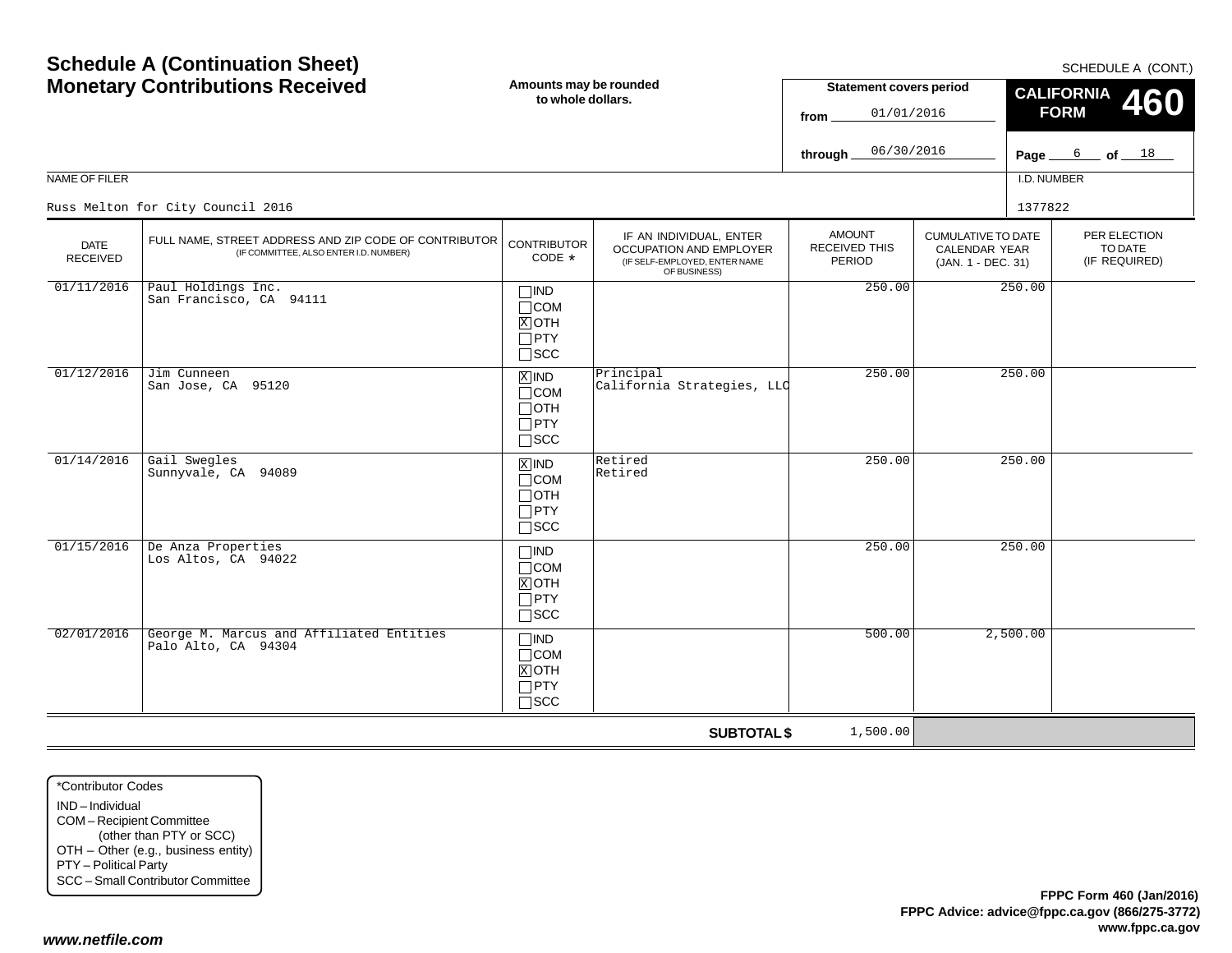| <b>Monetary Contributions Received</b> |                                                                                                 | Amounts may be rounded<br>to whole dollars.                                |                                                                                                     |                                          | <b>Statement covers period</b><br>01/01/2016                     | 001110011171001111<br><b>CALIFORNIA</b><br>460<br><b>FORM</b> |                                          |  |
|----------------------------------------|-------------------------------------------------------------------------------------------------|----------------------------------------------------------------------------|-----------------------------------------------------------------------------------------------------|------------------------------------------|------------------------------------------------------------------|---------------------------------------------------------------|------------------------------------------|--|
|                                        |                                                                                                 |                                                                            |                                                                                                     | 06/30/2016<br>through_                   |                                                                  |                                                               | Page $\frac{7}{2}$ of $\frac{18}{2}$     |  |
| NAME OF FILER                          |                                                                                                 |                                                                            |                                                                                                     |                                          |                                                                  | I.D. NUMBER                                                   |                                          |  |
|                                        | Russ Melton for City Council 2016                                                               |                                                                            |                                                                                                     |                                          |                                                                  | 1377822                                                       |                                          |  |
| <b>DATE</b><br><b>RECEIVED</b>         | FULL NAME, STREET ADDRESS AND ZIP CODE OF CONTRIBUTOR<br>(IF COMMITTEE, ALSO ENTER I.D. NUMBER) | <b>CONTRIBUTOR</b><br>CODE *                                               | IF AN INDIVIDUAL, ENTER<br>OCCUPATION AND EMPLOYER<br>(IF SELF-EMPLOYED, ENTER NAME<br>OF BUSINESS) | <b>AMOUNT</b><br>RECEIVED THIS<br>PERIOD | <b>CUMULATIVE TO DATE</b><br>CALENDAR YEAR<br>(JAN. 1 - DEC. 31) |                                                               | PER ELECTION<br>TO DATE<br>(IF REQUIRED) |  |
| 02/03/2016                             | RMW Architecture & Interiors<br>Orangevale, CA 95662                                            | $\square$ IND<br>$\Box$ COM<br>$X$ OTH<br>$\Box$ PTY<br>$\Box$ scc         |                                                                                                     | 250.00                                   |                                                                  | 250.00                                                        |                                          |  |
| 03/01/2016                             | Richard Smith<br>Sunnyvale, CA 94086                                                            | $\overline{X}$ IND<br>$\Box$ COM<br>$\Box$ oth<br>$\Box$ PTY<br>$\Box$ scc | Retired<br>Retired                                                                                  | 100.00                                   |                                                                  | 100.00                                                        |                                          |  |
| 03/10/2016                             | Nancy Tivol<br>Sunnyvale, CA 94087                                                              | $X$ IND<br>$\Box$ COM<br>Потн<br>$\Box$ PTY<br>$\Box$ scc                  | Retired<br>Retired                                                                                  | 100.00                                   |                                                                  | 100.00                                                        |                                          |  |
| 03/30/2016                             | Prometheus Real Estate Group, Inc.<br>San Mateo, CA 94403                                       | $\Box$ IND<br>$\Box$ COM<br>$X$ OTH<br>$\Box$ PTY<br>$\square$ SCC         |                                                                                                     | 4,000.00                                 |                                                                  | 4,000.00                                                      |                                          |  |
| 04/11/2016                             | George M. Marcus and Affiliated Entities<br>Palo Alto, CA 94304                                 | $\square$ IND<br>$\Box$ COM<br>$X$ OTH<br>$\Box$ PTY<br>$\square$ SCC      |                                                                                                     | 2,000.00                                 |                                                                  | 2,500.00                                                      |                                          |  |
|                                        |                                                                                                 |                                                                            | <b>SUBTOTAL \$</b>                                                                                  | 6,450.00                                 |                                                                  |                                                               |                                          |  |

\*Contributor CodesIND – Individual COM – Recipient Committee (other than PTY or SCC) OTH – Other (e.g., business entity) PTY – Political Party SCC – Small Contributor Committee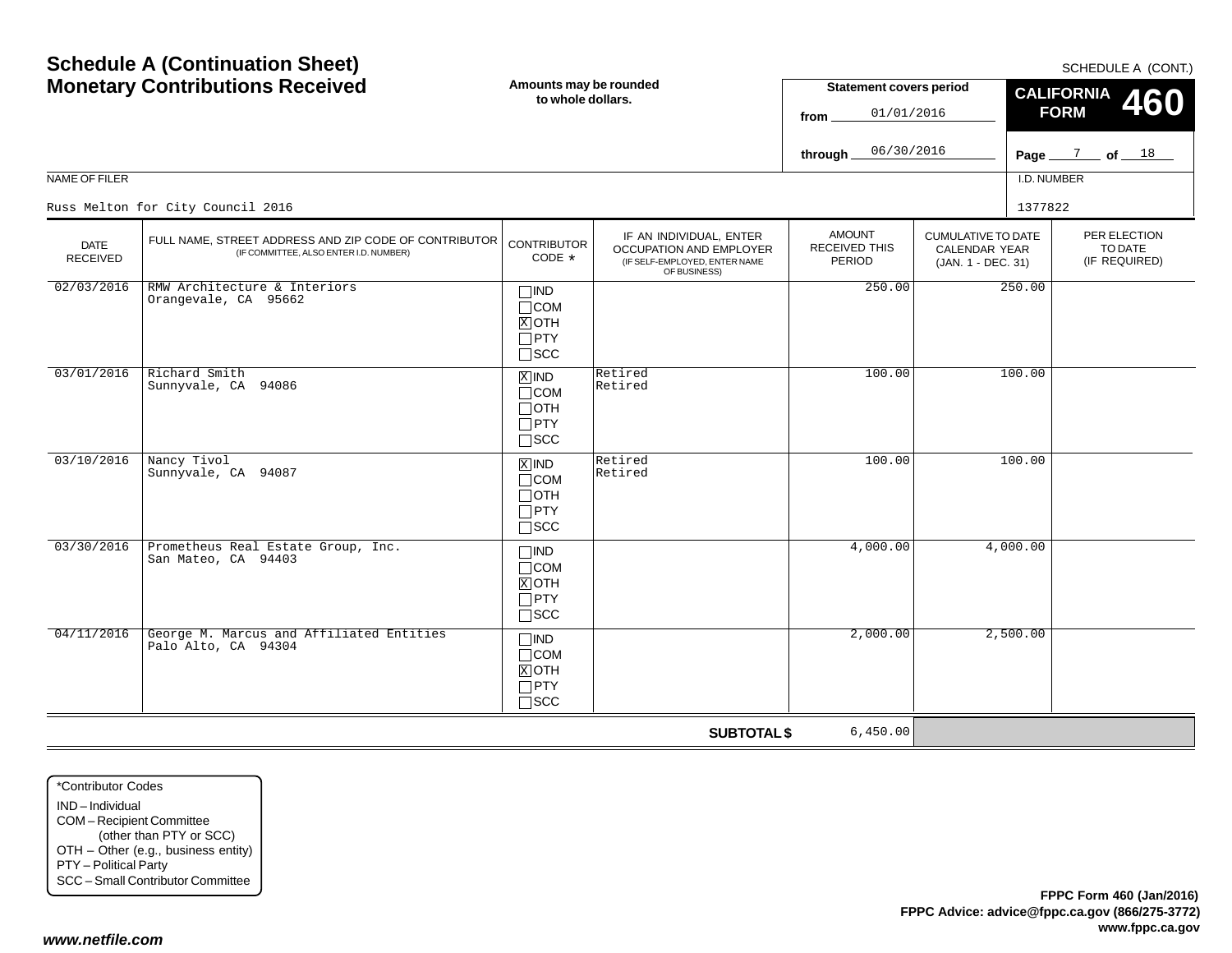| NAME OF FILER                  | <b>Schedule A (Continuation Sheet)</b><br><b>Monetary Contributions Received</b>                | Amounts may be rounded<br>to whole dollars.                           |                                                                                                      | <b>Statement covers period</b><br>01/01/2016<br>from<br>06/30/2016<br>through |                                                                  | SCHEDULE A (CONT.)<br><b>CALIFORNIA</b><br>460<br><b>FORM</b><br>Page $\frac{8}{18}$ of $\frac{18}{18}$<br>I.D. NUMBER |
|--------------------------------|-------------------------------------------------------------------------------------------------|-----------------------------------------------------------------------|------------------------------------------------------------------------------------------------------|-------------------------------------------------------------------------------|------------------------------------------------------------------|------------------------------------------------------------------------------------------------------------------------|
|                                | Russ Melton for City Council 2016                                                               |                                                                       |                                                                                                      |                                                                               |                                                                  | 1377822                                                                                                                |
| <b>DATE</b><br><b>RECEIVED</b> | FULL NAME, STREET ADDRESS AND ZIP CODE OF CONTRIBUTOR<br>(IF COMMITTEE, ALSO ENTER I.D. NUMBER) | <b>CONTRIBUTOR</b><br>CODE $*$                                        | IF AN INDIVIDUAL, ENTER<br>OCCUPATION AND EMPLOYER<br>(IF SELF-EMPLOYED, ENTER NAME)<br>OF BUSINESS) | <b>AMOUNT</b><br><b>RECEIVED THIS</b><br>PERIOD                               | <b>CUMULATIVE TO DATE</b><br>CALENDAR YEAR<br>(JAN. 1 - DEC. 31) | PER ELECTION<br>TO DATE<br>(IF REQUIRED)                                                                               |
| 04/30/2016                     | Ramesh Krishnan<br>Sunnyvale, CA 94087                                                          | $X$ IND<br>$\Box$ COM<br>$\Box$ OTH<br>$\Box$ PTY<br>$\sqcap$ scc     | Management Professional<br>PayStand                                                                  | 100.00                                                                        |                                                                  | 100.00                                                                                                                 |
| 05/02/2016                     | Adam Kates<br>East Palo Alto, CA 94303                                                          | $X$ IND<br>$\Box$ COM<br>$\Box$ oth<br>$\Box$ PTY<br>$\square$ SCC    | Real Estate Developer<br>Classic Communities, Inc.                                                   | $-100.00$                                                                     |                                                                  | 0.00                                                                                                                   |
| 05/21/2016                     | Lucas Ramirez<br>Mountain View, CA 94040                                                        | $x$ IND<br>$\Box$ COM<br>$\Box$ OTH<br>$\Box$ PTY<br>$\square$ SCC    | Sales<br>Online Sheet Music, Inc.                                                                    | 100.00                                                                        |                                                                  | 100.00                                                                                                                 |
| 05/24/2016                     | Berliner Cohen LLP<br>San Jose, CA 95113                                                        | $\square$ IND<br>$\Box$ COM<br>$X$ OTH<br>$\Box$ PTY<br>$\square$ scc |                                                                                                      | 250.00                                                                        |                                                                  | 250.00                                                                                                                 |
| 05/24/2016                     | Johnstone Moyer, Inc.<br>San Carlos, CA 94070                                                   | $\Box$ IND<br>$\Box$ COM<br>$X$ OTH<br>$\Box$ PTY<br>$\Box$ scc       |                                                                                                      | 250.00                                                                        |                                                                  | 250.00                                                                                                                 |
|                                |                                                                                                 |                                                                       | <b>SUBTOTAL \$</b>                                                                                   | 600.00                                                                        |                                                                  |                                                                                                                        |

\*Contributor CodesIND – IndividualCOM – Recipient Committee (other than PTY or SCC) OTH – Other (e.g., business entity) PTY – Political Party SCC – Small Contributor Committee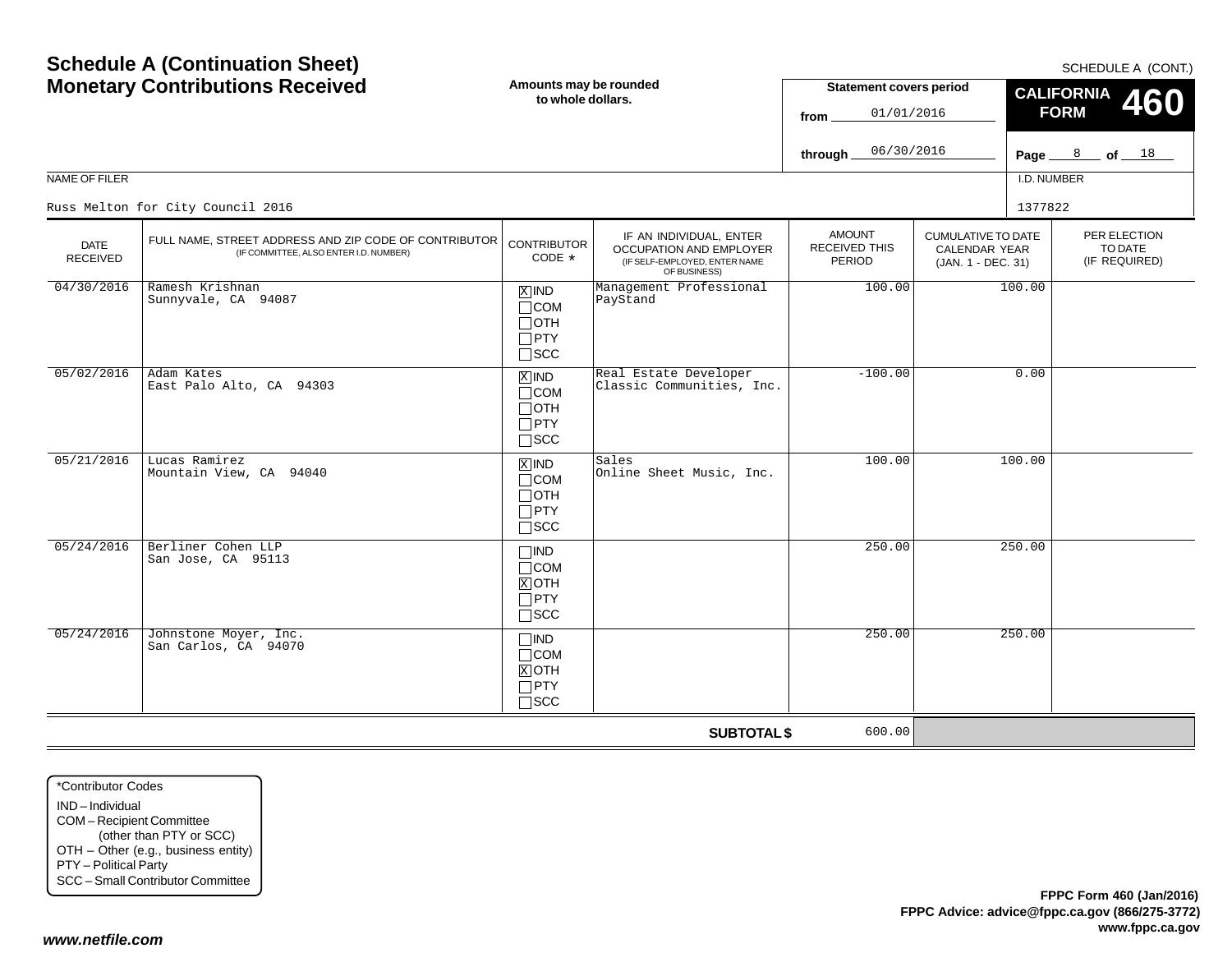| <b>Monetary Contributions Received</b> |                                                                                                 | Amounts may be rounded<br>to whole dollars.                        |                                                                                                     | <b>Statement covers period</b><br>01/01/2016<br>from |                                                                  | <b>CALIFORNIA</b><br><b>460</b><br><b>FORM</b> |                                          |
|----------------------------------------|-------------------------------------------------------------------------------------------------|--------------------------------------------------------------------|-----------------------------------------------------------------------------------------------------|------------------------------------------------------|------------------------------------------------------------------|------------------------------------------------|------------------------------------------|
|                                        |                                                                                                 |                                                                    |                                                                                                     | 06/30/2016<br>through $\overline{\phantom{a}}$       |                                                                  |                                                | Page $9$ of $18$                         |
| <b>NAME OF FILER</b>                   |                                                                                                 |                                                                    |                                                                                                     |                                                      |                                                                  | I.D. NUMBER                                    |                                          |
|                                        | Russ Melton for City Council 2016                                                               |                                                                    |                                                                                                     |                                                      |                                                                  | 1377822                                        |                                          |
| <b>DATE</b><br><b>RECEIVED</b>         | FULL NAME, STREET ADDRESS AND ZIP CODE OF CONTRIBUTOR<br>(IF COMMITTEE, ALSO ENTER I.D. NUMBER) | <b>CONTRIBUTOR</b><br>CODE *                                       | IF AN INDIVIDUAL, ENTER<br>OCCUPATION AND EMPLOYER<br>(IF SELF-EMPLOYED, ENTER NAME<br>OF BUSINESS) | <b>AMOUNT</b><br>RECEIVED THIS<br><b>PERIOD</b>      | <b>CUMULATIVE TO DATE</b><br>CALENDAR YEAR<br>(JAN. 1 - DEC. 31) |                                                | PER ELECTION<br>TO DATE<br>(IF REQUIRED) |
| 05/24/2016                             | KTGY Group<br>Irvine, CA 92614                                                                  | $\Box$ IND<br>$\Box$ COM<br>$X$ OTH<br>$\Box$ PTY<br>$\square$ SCC |                                                                                                     | 250.00                                               |                                                                  | 250.00                                         |                                          |
| 05/24/2016                             | Tarrar Enterprises, Inc.<br>Brentwood, CA 94513                                                 | $\Box$ IND<br>$\Box$ COM<br>$X$ OTH<br>$\Box$ PTY<br>$\square$ SCC |                                                                                                     | 250.00                                               |                                                                  | 250.00                                         |                                          |
| 06/07/2016                             | Borregas Partners LLC<br>Menlo Park, CA 94025                                                   | $\Box$ IND<br>$\Box$ COM<br>$X$ OTH<br>$\Box$ PTY<br>$\square$ SCC |                                                                                                     | 1,000.00                                             |                                                                  | 1,000.00                                       |                                          |
| 06/07/2016                             | Landbank Investments, LLC<br>Menlo Park, CA 94025                                               | $\Box$ IND<br>$\Box$ COM<br>$X$ OTH<br>$\Box$ PTY<br>$\square$ SCC |                                                                                                     | 1,000.00                                             |                                                                  | 1,000.00                                       |                                          |
| 06/07/2016                             | Santa Ana Court Partners LLC<br>Menlo Park, CA 94025                                            | $\Box$ IND<br>$\Box$ COM<br>$X$ OTH<br>$\Box$ PTY<br>$\square$ SCC |                                                                                                     | 1,000.00                                             |                                                                  | 1,000.00                                       |                                          |
|                                        |                                                                                                 |                                                                    | <b>SUBTOTAL \$</b>                                                                                  | 3,500.00                                             |                                                                  |                                                |                                          |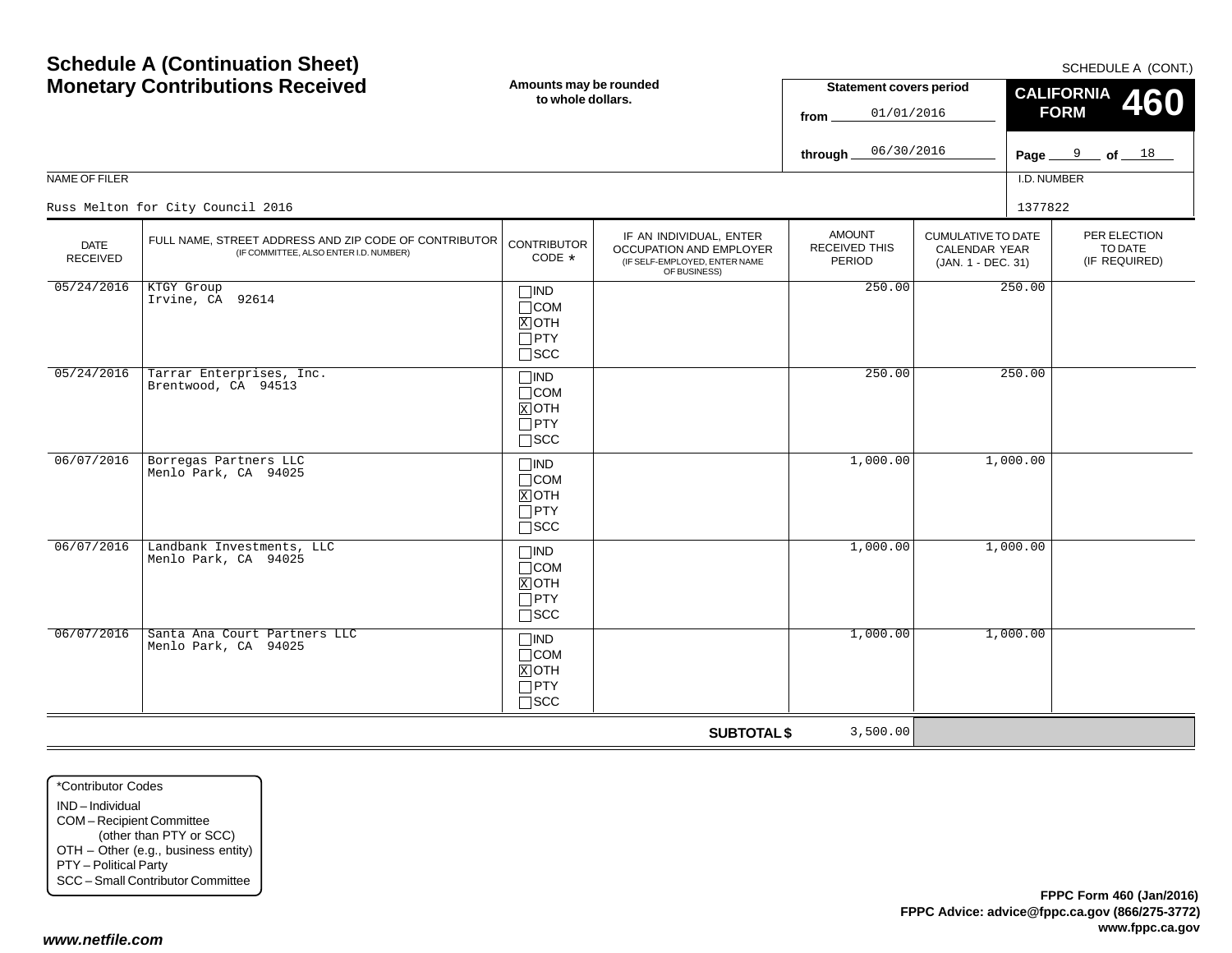| <b>Monetary Contributions Received</b> |                                                                                                 | Amounts may be rounded<br>to whole dollars.                        |                                                                                                     | <b>Statement covers period</b><br>01/01/2016<br>from |                                                                  | <b>CALIFORNIA</b><br>460<br><b>FORM</b> |                                          |
|----------------------------------------|-------------------------------------------------------------------------------------------------|--------------------------------------------------------------------|-----------------------------------------------------------------------------------------------------|------------------------------------------------------|------------------------------------------------------------------|-----------------------------------------|------------------------------------------|
|                                        |                                                                                                 |                                                                    |                                                                                                     | 06/30/2016<br>through.                               |                                                                  |                                         | Page $10$ of $18$                        |
| NAME OF FILER                          |                                                                                                 |                                                                    |                                                                                                     |                                                      |                                                                  | I.D. NUMBER                             |                                          |
|                                        | Russ Melton for City Council 2016                                                               |                                                                    |                                                                                                     |                                                      |                                                                  | 1377822                                 |                                          |
| <b>DATE</b><br><b>RECEIVED</b>         | FULL NAME, STREET ADDRESS AND ZIP CODE OF CONTRIBUTOR<br>(IF COMMITTEE, ALSO ENTER I.D. NUMBER) | <b>CONTRIBUTOR</b><br>CODE *                                       | IF AN INDIVIDUAL, ENTER<br>OCCUPATION AND EMPLOYER<br>(IF SELF-EMPLOYED, ENTER NAME<br>OF BUSINESS) | <b>AMOUNT</b><br>RECEIVED THIS<br>PERIOD             | <b>CUMULATIVE TO DATE</b><br>CALENDAR YEAR<br>(JAN. 1 - DEC. 31) |                                         | PER ELECTION<br>TO DATE<br>(IF REQUIRED) |
| 06/07/2016                             | Santa Ana Investment V<br>Menlo Park, CA 94025                                                  | $\Box$ IND<br>$\Box$ COM<br>$X$ OTH<br>$\Box$ PTY<br>$\square$ SCC |                                                                                                     | 1,000.00                                             |                                                                  | 1,000.00                                |                                          |
| 06/07/2016                             | Wolfe Road No III<br>Menlo Park, CA 94025                                                       | $\Box$ IND<br>$\Box$ COM<br>$X$ OTH<br>$\Box$ PTY<br>$\square$ SCC |                                                                                                     | 1,000.00                                             |                                                                  | 1,000.00                                |                                          |
| 06/20/2016                             | Kamal Aggarwal<br>Sunnyvale, CA 94086                                                           | $X$ IND<br>$\Box$ COM<br>$\Box$ OTH<br>$\Box$ PTY<br>$\square$ SCC | Retired<br>Retired                                                                                  | 100.00                                               |                                                                  | 100.00                                  |                                          |
| 06/21/2016                             | Sanjeev Acharya<br>Sunnyvale, CA 94086                                                          | $X$ IND<br>$\Box$ COM<br>$\Box$ OTH<br>$\Box$ PTY<br>$\square$ SCC | Silicon Sage Builders<br>CEO                                                                        | 250.00                                               |                                                                  | 250.00                                  |                                          |
| 06/21/2016                             | Vitaly Eliashberg<br>Sunnyvale, CA 94087                                                        | $X$ IND<br>$\Box$ COM<br>$\Box$ OTH<br>$\Box$ PTY<br>$\square$ SCC | Engineering Management<br>LinkedIn                                                                  | 250.00                                               |                                                                  | 250.00                                  |                                          |
|                                        |                                                                                                 |                                                                    | <b>SUBTOTAL \$</b>                                                                                  | 2,600.00                                             |                                                                  |                                         |                                          |

\*Contributor CodesIND – Individual COM – Recipient Committee (other than PTY or SCC) OTH – Other (e.g., business entity) PTY – Political Party SCC – Small Contributor Committee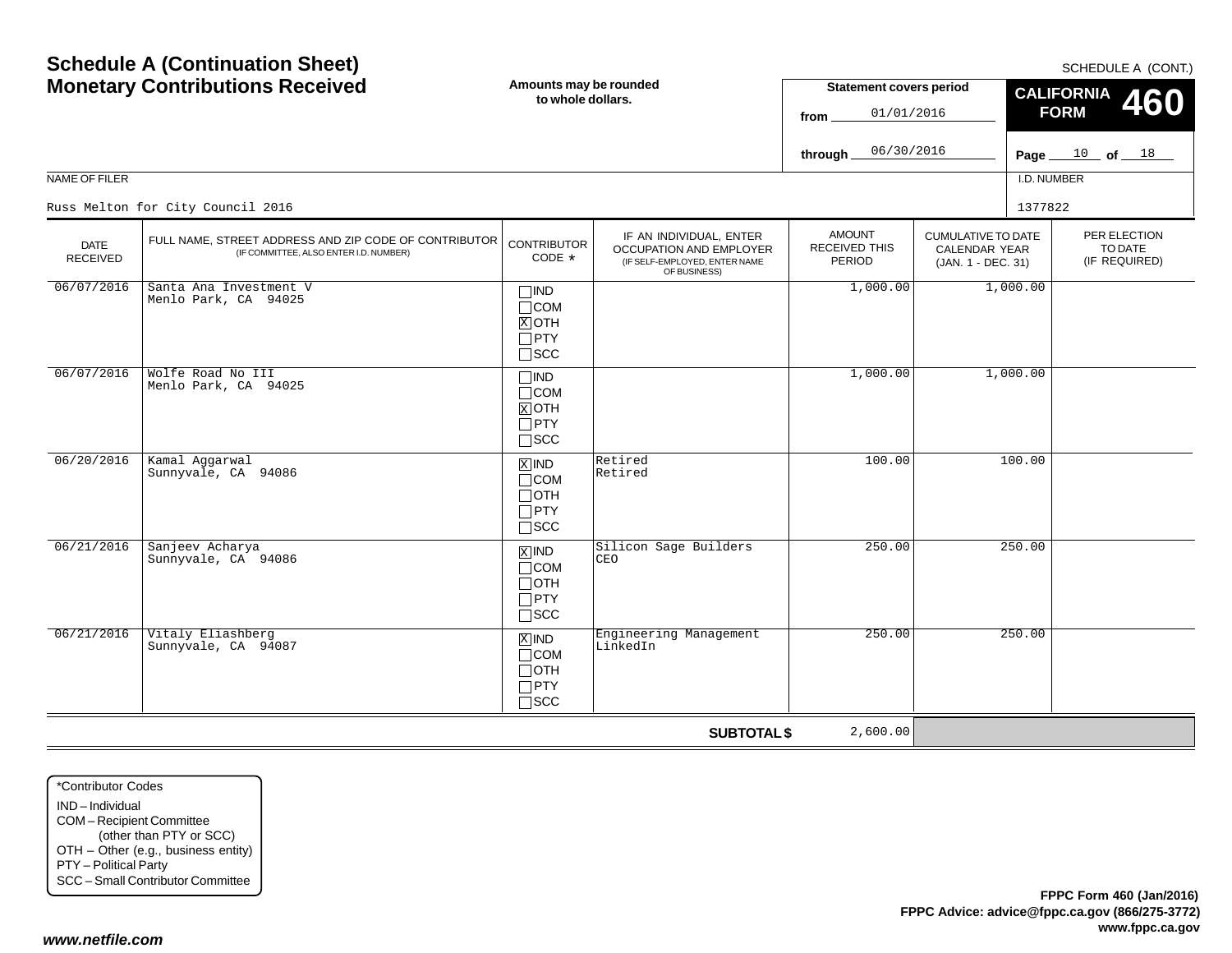| <b>Monetary Contributions Received</b> |                                                                                                 | Amounts may be rounded<br>to whole dollars.                                   |                                                                                                     | <b>Statement covers period</b><br>01/01/2016<br>from |                                                                  | <b>CALIFORNIA</b><br>460<br><b>FORM</b> |                                          |
|----------------------------------------|-------------------------------------------------------------------------------------------------|-------------------------------------------------------------------------------|-----------------------------------------------------------------------------------------------------|------------------------------------------------------|------------------------------------------------------------------|-----------------------------------------|------------------------------------------|
|                                        |                                                                                                 |                                                                               |                                                                                                     | 06/30/2016<br>through.                               |                                                                  |                                         | Page $11$ of $18$                        |
| NAME OF FILER                          |                                                                                                 |                                                                               |                                                                                                     |                                                      |                                                                  | I.D. NUMBER                             |                                          |
|                                        | Russ Melton for City Council 2016                                                               |                                                                               |                                                                                                     |                                                      |                                                                  | 1377822                                 |                                          |
| <b>DATE</b><br><b>RECEIVED</b>         | FULL NAME, STREET ADDRESS AND ZIP CODE OF CONTRIBUTOR<br>(IF COMMITTEE, ALSO ENTER I.D. NUMBER) | <b>CONTRIBUTOR</b><br>CODE *                                                  | IF AN INDIVIDUAL, ENTER<br>OCCUPATION AND EMPLOYER<br>(IF SELF-EMPLOYED, ENTER NAME<br>OF BUSINESS) | <b>AMOUNT</b><br>RECEIVED THIS<br>PERIOD             | <b>CUMULATIVE TO DATE</b><br>CALENDAR YEAR<br>(JAN. 1 - DEC. 31) |                                         | PER ELECTION<br>TO DATE<br>(IF REQUIRED) |
| 06/24/2016                             | 33 North Development Group<br>Manhattan Beach, CA 90266                                         | $\Box$ IND<br>$\Box$ COM<br>$X$ OTH<br>$\Box$ PTY<br>$\square$ SCC            |                                                                                                     | 4,000.00                                             |                                                                  | 4,000.00                                |                                          |
| 06/24/2016                             | Eve Melton<br>Palo Alto, CA 94301                                                               | $X$ IND<br>$\Box$ COM<br>$\Box$ OTH<br>$\Box$ PTY<br>$\square$ SCC            | Retired<br>Retired                                                                                  | 1,000.00                                             |                                                                  | 1,000.00                                |                                          |
| 06/24/2016                             | John Melton<br>Palo Alto, CA 94301                                                              | $X$ IND<br>$\Box$ COM<br>$\Box$ OTH<br>$\Box$ PTY<br>$\square$ SCC            | Retired<br>Retired                                                                                  | 1,000.00                                             |                                                                  | 1,000.00                                |                                          |
| 06/27/2016                             | Hannalore Dietrich<br>Sunnyvale, CA 94087                                                       | $\overline{X}$ IND<br>$\Box$ COM<br>$\Box$ OTH<br>$\Box$ PTY<br>$\square$ SCC | Schlumberger Technologies<br>Administrative Assistant                                               | 200.00                                               |                                                                  | 200.00                                  |                                          |
| 06/27/2016                             | Watt PAC, Inc. (ID# 1256321)<br>Santa Monica, CA 90405                                          | $\Box$ IND<br>$X$ COM<br>$\Box$ OTH<br>$\Box$ PTY<br>$\Box$ scc               |                                                                                                     | 4,000.00                                             |                                                                  | 4,000.00                                |                                          |
|                                        |                                                                                                 |                                                                               | <b>SUBTOTAL \$</b>                                                                                  | 10,200.00                                            |                                                                  |                                         |                                          |

\*Contributor CodesIND – Individual COM – Recipient Committee (other than PTY or SCC) OTH – Other (e.g., business entity) PTY – Political Party SCC – Small Contributor Committee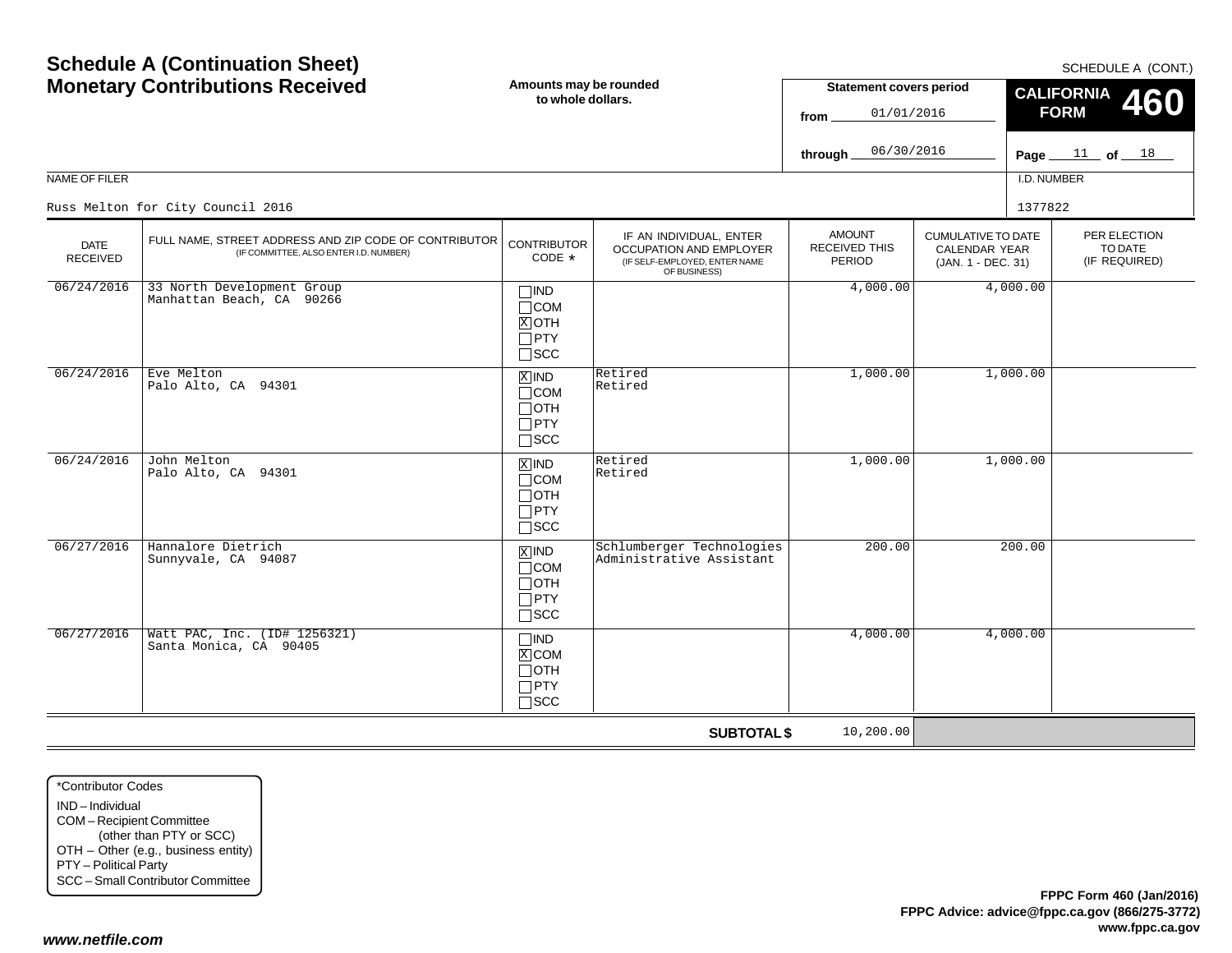| NAME OF FILER                  | <b>Schedule A (Continuation Sheet)</b><br><b>Monetary Contributions Received</b>                | Amounts may be rounded<br>to whole dollars.                                   |                                                                                                     | <b>Statement covers period</b><br>01/01/2016<br>from<br>06/30/2016<br>through |                                                                         | I.D. NUMBER | SCHEDULE A (CONT.)<br><b>CALIFORNIA</b><br>460<br><b>FORM</b><br>Page $12$ of $18$ |
|--------------------------------|-------------------------------------------------------------------------------------------------|-------------------------------------------------------------------------------|-----------------------------------------------------------------------------------------------------|-------------------------------------------------------------------------------|-------------------------------------------------------------------------|-------------|------------------------------------------------------------------------------------|
|                                | Russ Melton for City Council 2016                                                               |                                                                               |                                                                                                     |                                                                               |                                                                         | 1377822     |                                                                                    |
| <b>DATE</b><br><b>RECEIVED</b> | FULL NAME, STREET ADDRESS AND ZIP CODE OF CONTRIBUTOR<br>(IF COMMITTEE, ALSO ENTER I.D. NUMBER) | <b>CONTRIBUTOR</b><br>CODE *                                                  | IF AN INDIVIDUAL, ENTER<br>OCCUPATION AND EMPLOYER<br>(IF SELF-EMPLOYED, ENTER NAME<br>OF BUSINESS) | <b>AMOUNT</b><br><b>RECEIVED THIS</b><br>PERIOD                               | <b>CUMULATIVE TO DATE</b><br><b>CALENDAR YEAR</b><br>(JAN. 1 - DEC. 31) |             | PER ELECTION<br>TO DATE<br>(IF REQUIRED)                                           |
| 06/29/2016                     | Glenn Hendricks<br>Sunnyvale, CA 94087                                                          | $X$ IND<br>$\Box$ COM<br>$\Box$ OTH<br>$\Box$ PTY<br>$\square$ SCC            | Program Manager<br>PayPal                                                                           | 100.00                                                                        |                                                                         | 100.00      |                                                                                    |
| 06/29/2016                     | Palmetto Hospitality Fund IX, LLC<br>Spartanburg, SC 29306                                      | $\Box$ IND<br>$\sqcap$ COM<br>$X$ OTH<br>$\Box$ PTY<br>$\square$ SCC          |                                                                                                     | 250.00                                                                        |                                                                         | 250.00      |                                                                                    |
| 06/29/2016                     | Derrick Scholl<br>Sunnyvale, CA 94087                                                           | $\overline{X}$ IND<br>$\Box$ COM<br>$\Box$ oth<br>$\Box$ PTY<br>$\square$ SCC | Director<br>Juniper Networks                                                                        | 100.00                                                                        |                                                                         | 100.00      |                                                                                    |
|                                |                                                                                                 | $\Box$ IND<br>$\Box$ COM<br>$\Box$ OTH<br>$\Box$ PTY<br>$\square$ scc         |                                                                                                     |                                                                               |                                                                         |             |                                                                                    |
|                                |                                                                                                 | $\square$ IND<br>$\Box$ COM<br>$\Box$ oth<br>$\Box$ PTY<br>$\Box$ scc         |                                                                                                     |                                                                               |                                                                         |             |                                                                                    |
|                                |                                                                                                 |                                                                               | <b>SUBTOTAL \$</b>                                                                                  | 450.00                                                                        |                                                                         |             |                                                                                    |

\*Contributor CodesIND – IndividualCOM – Recipient Committee (other than PTY or SCC) OTH – Other (e.g., business entity) PTY – Political Party SCC – Small Contributor Committee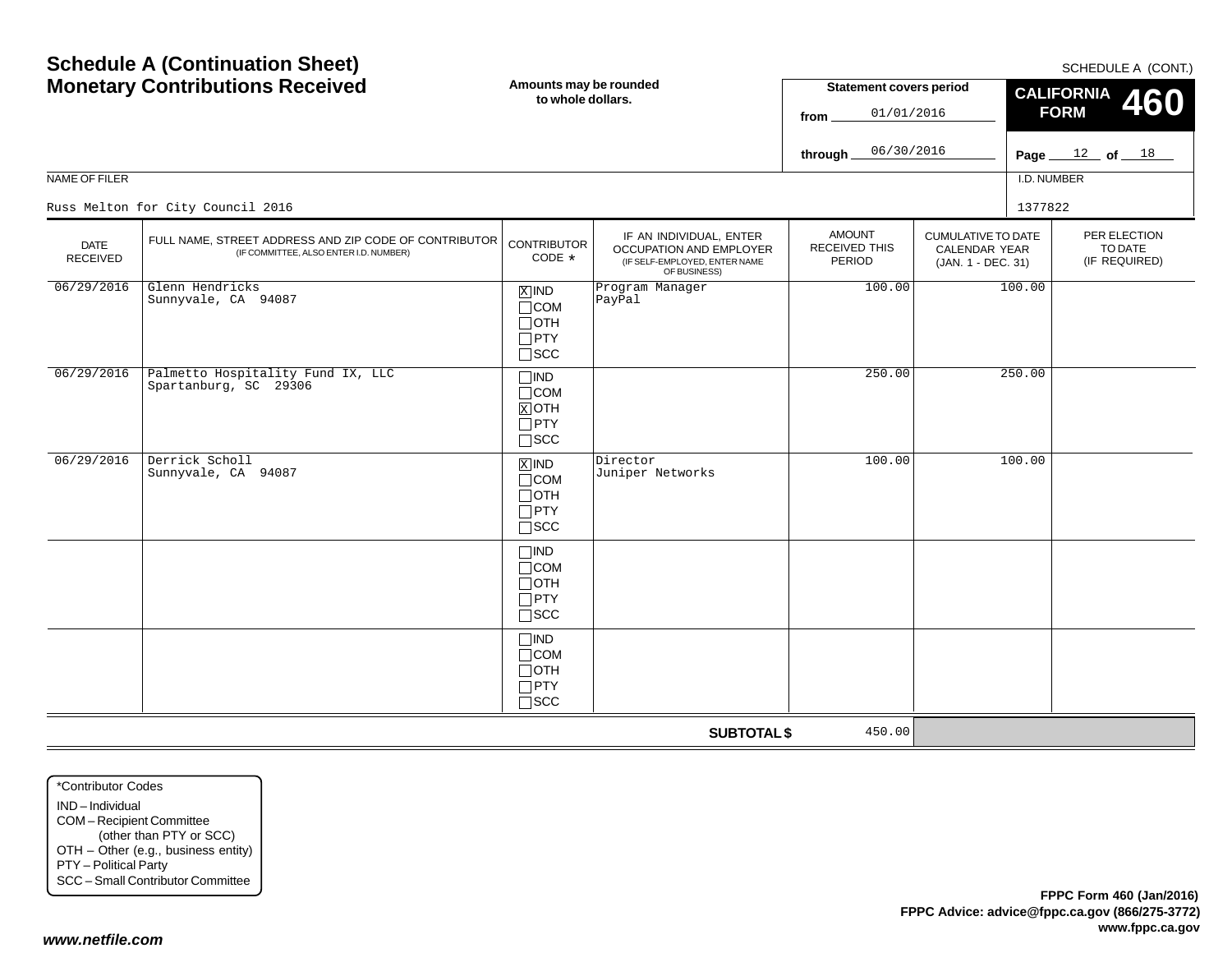SCHEDULE B - PART 1

| <b>Schedule B-Part 1</b><br><b>Loans Received</b>                                                                                          |                                                                                                     | Amounts may be rounded<br>to whole dollars.                             |                                                        |                                                         | Statement covers period<br>from                                    | 01/01/2016                                    | <b>CALIFORNIA</b><br><b>FORM</b>                                                                                                       | <b>460</b>                                                  |
|--------------------------------------------------------------------------------------------------------------------------------------------|-----------------------------------------------------------------------------------------------------|-------------------------------------------------------------------------|--------------------------------------------------------|---------------------------------------------------------|--------------------------------------------------------------------|-----------------------------------------------|----------------------------------------------------------------------------------------------------------------------------------------|-------------------------------------------------------------|
| SEE INSTRUCTIONS ON REVERSE                                                                                                                |                                                                                                     |                                                                         |                                                        |                                                         | through $\equiv$                                                   | 06/30/2016                                    | Page $13$                                                                                                                              | of $18$                                                     |
| NAME OF FILER                                                                                                                              |                                                                                                     |                                                                         |                                                        |                                                         |                                                                    |                                               | I.D. NUMBER                                                                                                                            |                                                             |
| Russ Melton for City Council 2016                                                                                                          |                                                                                                     |                                                                         |                                                        |                                                         |                                                                    |                                               | 1377822                                                                                                                                |                                                             |
| FULL NAME, STREET ADDRESS AND ZIP CODE<br>OF LENDER<br>(IF COMMITTEE, ALSO ENTER I.D. NUMBER)                                              | IF AN INDIVIDUAL, ENTER<br>OCCUPATION AND EMPLOYER<br>(IF SELF-EMPLOYED, ENTER<br>NAME OF BUSINESS) | (a)<br><b>OUTSTANDING</b><br>BALANCE<br><b>BEGINNING THIS</b><br>PERIOD | (b)<br><b>AMOUNT</b><br>RECEIVED THIS<br><b>PERIOD</b> | (c)<br><b>AMOUNT PAID</b><br>OR FORGIVEN<br>THIS PERIOD | (d)<br>OUTSTANDING<br><b>BALANCE AT</b><br>CLOSE OF THIS<br>PERIOD | (e)<br><b>INTEREST</b><br>PAID THIS<br>PERIOD | (f)<br>ORIGINAL<br>AMOUNT OF<br><b>LOAN</b>                                                                                            | (g)<br><b>CUMULATIVE</b><br><b>CONTRIBUTIONS</b><br>TO DATE |
| Russell Melton<br>Sunnyvale, CA 94087                                                                                                      | Manager<br>None                                                                                     |                                                                         |                                                        | $\Box$ PAID                                             |                                                                    |                                               |                                                                                                                                        | <b>CALENDAR YEAR</b>                                        |
|                                                                                                                                            |                                                                                                     |                                                                         |                                                        | 0.00<br>FORGIVEN                                        | $s - 3,000.00$                                                     | $\frac{0}{2}$<br>RATE                         | $s3$ ,000.00                                                                                                                           | 0.00<br>PER ELECTION**                                      |
| $^{\dagger}$ $\boxtimes$ IND $\Box$ COM $\Box$ OTH $\Box$ PTY $\Box$ SCC                                                                   |                                                                                                     | $\frac{1}{2}$ 3,000.00                                                  | 0.00                                                   | 0.00                                                    | DATE DUE                                                           | 0.00                                          | 06/03/2015<br><b>DATE INCURRED</b>                                                                                                     | $$^{G2016}3,001.00$                                         |
|                                                                                                                                            |                                                                                                     |                                                                         |                                                        | $\Box$ PAID                                             |                                                                    |                                               |                                                                                                                                        | <b>CALENDAR YEAR</b>                                        |
|                                                                                                                                            |                                                                                                     |                                                                         |                                                        | $\Box$ FORGIVEN                                         |                                                                    | %<br>RATE                                     |                                                                                                                                        | PER ELECTION **                                             |
| $\Box$ COM $\Box$ OTH $\Box$ PTY $\Box$ SCC<br>$\top$ IND                                                                                  |                                                                                                     | \$.                                                                     |                                                        |                                                         | DATE DUE                                                           |                                               | DATE INCURRED                                                                                                                          |                                                             |
|                                                                                                                                            |                                                                                                     |                                                                         |                                                        | $\Box$ PAID                                             |                                                                    |                                               |                                                                                                                                        | <b>CALENDAR YEAR</b>                                        |
|                                                                                                                                            |                                                                                                     |                                                                         |                                                        | $\Box$ FORGIVEN                                         |                                                                    | RATE                                          |                                                                                                                                        | PER ELECTION**                                              |
| $^{\dagger}$ IND $\Box$ COM $\Box$ OTH $\Box$ PTY $\Box$ SCC                                                                               |                                                                                                     |                                                                         |                                                        |                                                         | DATE DUE                                                           |                                               | <b>DATE INCURRED</b>                                                                                                                   |                                                             |
|                                                                                                                                            |                                                                                                     | <b>SUBTOTALS \$</b>                                                     | 0.00\$                                                 |                                                         | 0.00\$<br>$3,000.00$ \$                                            | 0.00                                          |                                                                                                                                        |                                                             |
| <b>Schedule B Summary</b>                                                                                                                  |                                                                                                     |                                                                         |                                                        |                                                         |                                                                    | (Enter (e) on<br>Schedule E, Line 3)          |                                                                                                                                        |                                                             |
| (Total Column (b) plus unitemized loans of less than \$100.)                                                                               |                                                                                                     |                                                                         |                                                        |                                                         | 0.00                                                               |                                               |                                                                                                                                        |                                                             |
| (Total Column (c) plus loans under \$100 paid or forgiven.)<br>(Include loans paid by a third party that are also itemized on Schedule A.) |                                                                                                     |                                                                         |                                                        |                                                         | 0.00                                                               |                                               | <b>†Contributor Codes</b><br>IND-Individual<br>COM-Recipient Committee<br>OTH - Other (e.g., business entity)<br>PTY - Political Party | (other than PTY or SCC)                                     |
| Enter the net here and on the Summary Page, Column A, Line 2.                                                                              |                                                                                                     |                                                                         |                                                        |                                                         | 0.00<br>(May be a negative number)                                 |                                               | SCC - Small Contributor Committee                                                                                                      |                                                             |
| *Amounts forgiven or paid by another party also must be reported on Schedule A.<br>** If required.                                         |                                                                                                     |                                                                         |                                                        |                                                         |                                                                    |                                               |                                                                                                                                        | EPPC Form 460 (Jan/2010                                     |

**FPPC Advice: advice@fppc.ca.gov (866/275-3772) www.fppc.ca.gov FPPC Form 460 (Jan/2016)**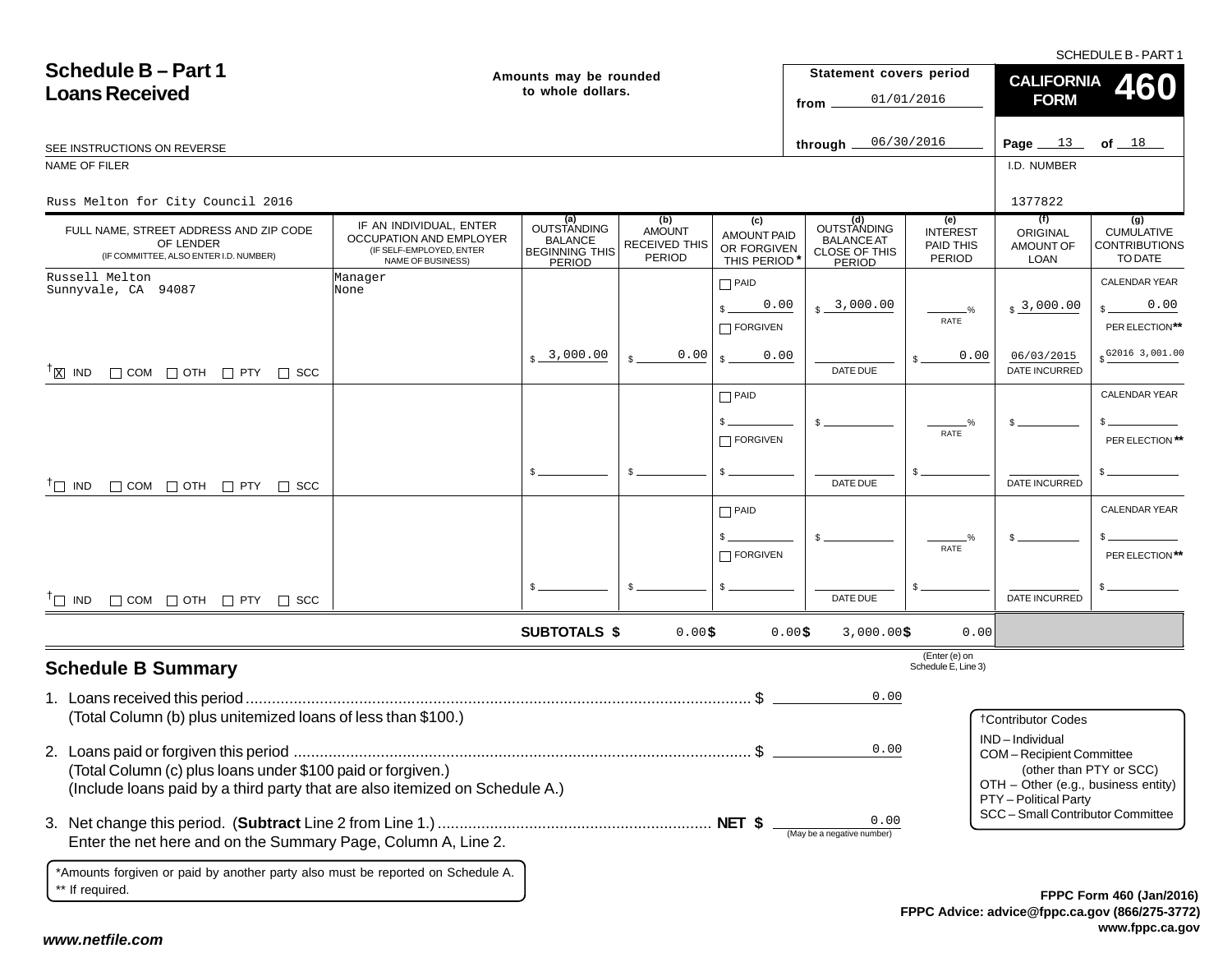|                                   |                        |                         | SCHEDULE E                                                                              |
|-----------------------------------|------------------------|-------------------------|-----------------------------------------------------------------------------------------|
| <b>Schedule E</b>                 | Amounts may be rounded | Statement covers period | CALIFORNIA 460                                                                          |
| <b>Payments Made</b>              | to whole dollars.      | 01/01/2016<br>from      | <b>FORM</b>                                                                             |
| SEE INSTRUCTIONS ON REVERSE       |                        | 06/30/2016<br>through.  | Page $14$<br>of $\rule{1.5cm}{0.15cm}$ 0f $\rule{1.5cm}{0.15cm}$ $\rule{1.5cm}{0.15cm}$ |
| NAME OF FILER                     |                        |                         | I.D. NUMBER                                                                             |
| Russ Melton for City Council 2016 |                        |                         | 1377822                                                                                 |

**CODES:** If one of the following codes accurately describes the payment, you may enter the code. Otherwise, describe the payment.

| <b>CMP</b> | campaign paraphernalia/misc.                                  | <b>MBR</b> | member communications                        |      | RAD radio airtime and production costs                    |
|------------|---------------------------------------------------------------|------------|----------------------------------------------|------|-----------------------------------------------------------|
| <b>CNS</b> | campaign consultants                                          |            | MTG meetings and appearances                 | RFD  | returned contributions                                    |
| CTB        | contribution (explain nonmonetary)*                           |            | OFC office expenses                          |      | SAL campaign workers' salaries                            |
|            | CVC civic donations                                           | РEI        | petition circulating                         | TEL. | t.v. or cable airtime and production costs                |
| FIL        | candidate filing/ballot fees                                  | PHO.       | phone banks                                  |      | TRC candidate travel, lodging, and meals                  |
| <b>FND</b> | fundraising events                                            | POL.       | polling and survey research                  |      | TRS staff/spouse travel, lodging, and meals               |
| IND.       | independent expenditure supporting/opposing others (explain)* |            | POS postage, delivery and messenger services | TSF  | transfer between committees of the same candidate/sponsor |
| LEG        | legal defense                                                 | PRO        | professional services (legal, accounting)    |      | VOT voter registration                                    |
| LIT.       | campaign literature and mailings                              |            | print ads                                    |      | WEB information technology costs (internet, e-mail)       |

| NAME AND ADDRESS OF PAYEE<br>(IF COMMITTEE, ALSO ENTER I.D. NUMBER)                                  | CODE           | OR | DESCRIPTION OF PAYMENT |                    | <b>AMOUNT PAID</b> |
|------------------------------------------------------------------------------------------------------|----------------|----|------------------------|--------------------|--------------------|
| BevMo!<br>Sunnyvale, CA 94087                                                                        | FND            |    |                        |                    | 322.07             |
| The Grand Hotel<br>Sunnyvale, CA 94087                                                               | FND            |    |                        |                    | 964.51             |
| National Pen Company<br>Shelbyville, TN 37161                                                        | $\mathsf{CMP}$ |    |                        |                    | 182.21             |
| * Payments that are contributions or independent expenditures must also be summarized on Schedule D. |                |    |                        | <b>SUBTOTAL \$</b> | 1,468.79           |

# **Schedule E Summary**

| l . Itemized payments made this period. (Include all Schedule E subtotals.) ………………………………………………………………………………………… \$            | 8,026.31 |
|------------------------------------------------------------------------------------------------------------------------------|----------|
|                                                                                                                              | 177.16   |
|                                                                                                                              | 0.00     |
| 4. Total payments made this period. (Add Lines 1, 2, and 3. Enter here and on the Summary Page, Column A, Line 6.)  TOTAL \$ |          |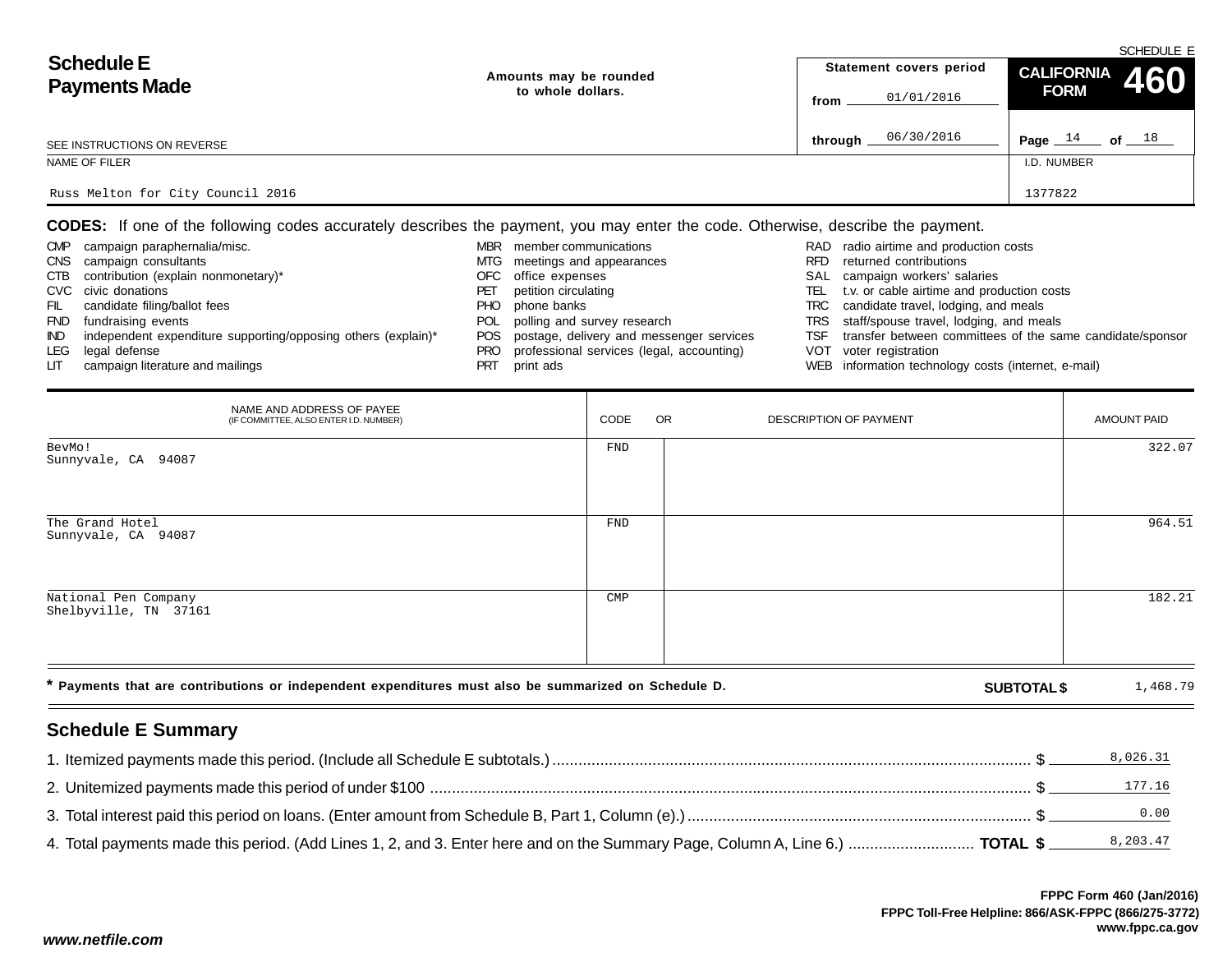| <b>Schedule E</b><br>(Continuation Sheet)<br><b>Payments Made</b><br>SEE INSTRUCTIONS ON REVERSE<br>NAME OF FILER<br>Russ Melton for City Council 2016                                                                                                                                                                                                                                                                                                                                             | Amounts may be rounded<br>to whole dollars.                                                                                                                                                                                        |                |                                                                                       | <b>Statement covers period</b><br>01/01/2016<br>from<br>06/30/2016<br>through $\equiv$                                                                                                                                                                                                                                                                                                           | SCHEDULE E (CONT.)<br>CALIFORNIA 460<br><b>FORM</b><br>Page $15$ of $18$<br>I.D. NUMBER<br>1377822 |
|----------------------------------------------------------------------------------------------------------------------------------------------------------------------------------------------------------------------------------------------------------------------------------------------------------------------------------------------------------------------------------------------------------------------------------------------------------------------------------------------------|------------------------------------------------------------------------------------------------------------------------------------------------------------------------------------------------------------------------------------|----------------|---------------------------------------------------------------------------------------|--------------------------------------------------------------------------------------------------------------------------------------------------------------------------------------------------------------------------------------------------------------------------------------------------------------------------------------------------------------------------------------------------|----------------------------------------------------------------------------------------------------|
| <b>CODES:</b> If one of the following codes accurately describes the payment, you may enter the code. Otherwise, describe the payment.<br>campaign paraphernalia/misc.<br><b>CMP</b><br>CNS campaign consultants<br>contribution (explain nonmonetary)*<br>CTB<br>CVC civic donations<br>FIL<br>candidate filing/ballot fees<br>FND fundraising events<br>independent expenditure supporting/opposing others (explain)*<br>IND<br>legal defense<br>LEG.<br>campaign literature and mailings<br>LІТ | MBR member communications<br>meetings and appearances<br>MTG<br>OFC<br>office expenses<br>petition circulating<br>PET<br><b>PHO</b><br>phone banks<br>polling and survey research<br>POL<br>POS.<br><b>PRO</b><br>PRT<br>print ads |                | postage, delivery and messenger services<br>professional services (legal, accounting) | RAD radio airtime and production costs<br><b>RFD</b><br>returned contributions<br>SAL<br>campaign workers' salaries<br>t.v. or cable airtime and production costs<br>TEL<br><b>TRC</b><br>candidate travel, lodging, and meals<br><b>TRS</b><br>staff/spouse travel, lodging, and meals<br><b>TSF</b><br><b>VOT</b><br>voter registration<br>WEB information technology costs (internet, e-mail) | transfer between committees of the same candidate/sponsor                                          |
| NAME AND ADDRESS OF PAYEE<br>(IF COMMITTEE, ALSO ENTER I.D. NUMBER)                                                                                                                                                                                                                                                                                                                                                                                                                                |                                                                                                                                                                                                                                    | CODE           | OR.                                                                                   | <b>DESCRIPTION OF PAYMENT</b>                                                                                                                                                                                                                                                                                                                                                                    | <b>AMOUNT PAID</b>                                                                                 |
| Santa Clara County Registrar of Voters<br>San Jose, CA 95112<br>Santa Clara County Registrar of Voters<br>San Jose, CA 95112                                                                                                                                                                                                                                                                                                                                                                       |                                                                                                                                                                                                                                    | POL            | Precinct map                                                                          |                                                                                                                                                                                                                                                                                                                                                                                                  | 102.00<br>85.00                                                                                    |
| Pacific Printing<br>San Jose, CA 95112                                                                                                                                                                                                                                                                                                                                                                                                                                                             |                                                                                                                                                                                                                                    | $\texttt{CMP}$ |                                                                                       |                                                                                                                                                                                                                                                                                                                                                                                                  | 3,648.56                                                                                           |
| Aristotle, Inc.<br>Washington, DC 20003                                                                                                                                                                                                                                                                                                                                                                                                                                                            |                                                                                                                                                                                                                                    | PRO            |                                                                                       |                                                                                                                                                                                                                                                                                                                                                                                                  | 412.00                                                                                             |
| Political Data Inc.<br>Norwalk, CA 90650                                                                                                                                                                                                                                                                                                                                                                                                                                                           |                                                                                                                                                                                                                                    | PRO            |                                                                                       |                                                                                                                                                                                                                                                                                                                                                                                                  | 500.00                                                                                             |
| * Payments that are contributions or independent expenditures must also be summarized on Schedule D.                                                                                                                                                                                                                                                                                                                                                                                               |                                                                                                                                                                                                                                    |                |                                                                                       |                                                                                                                                                                                                                                                                                                                                                                                                  | <b>SUBTOTAL \$</b><br>4,747.56                                                                     |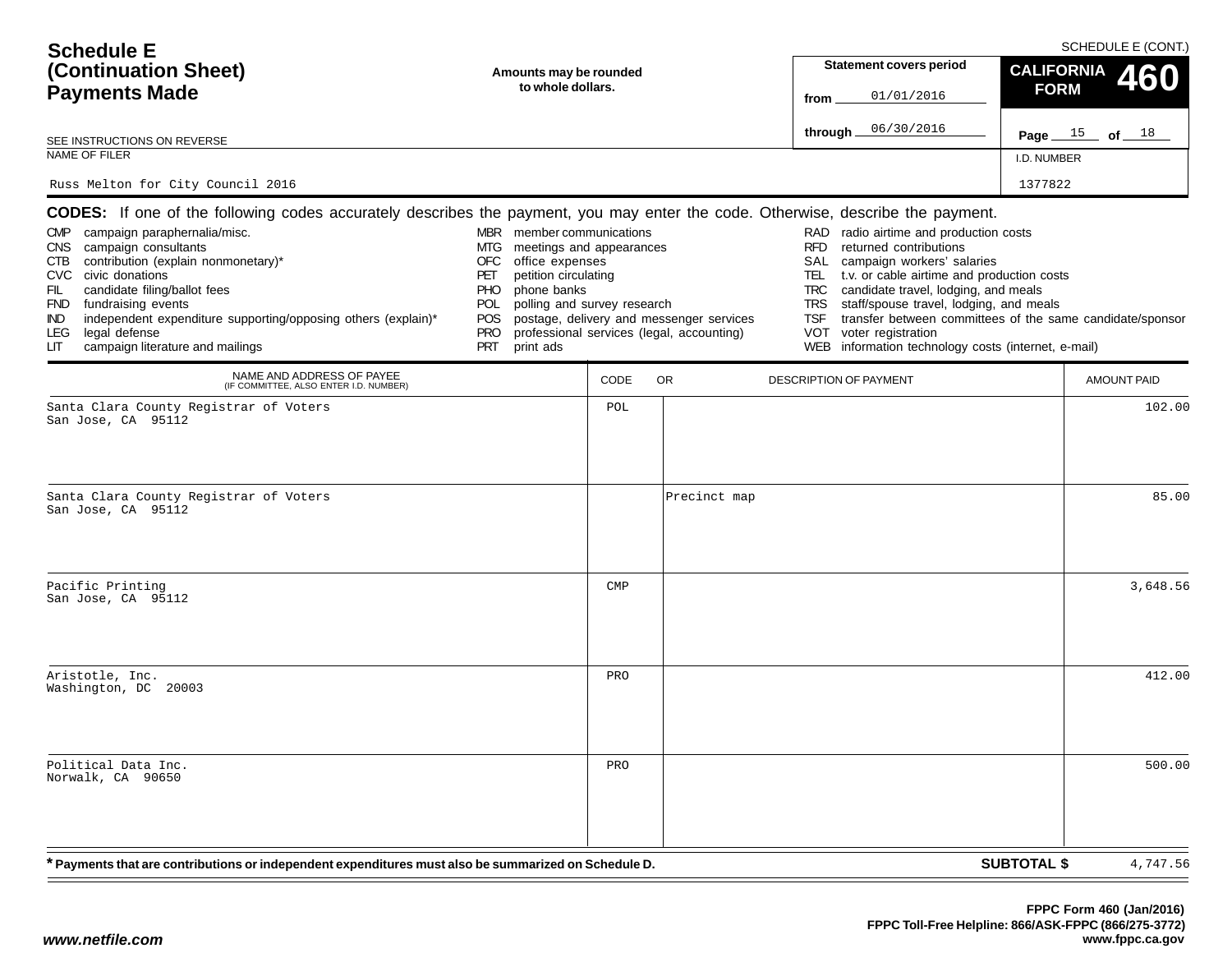| <b>Schedule E</b><br>(Continuation Sheet)<br><b>Payments Made</b>                                                                                                                                                                                                                                                                                                                                                                                                                      | Amounts may be rounded<br>to whole dollars.                                                                                                                                                                                               |      |                                                                                       | <b>Statement covers period</b><br>01/01/2016<br>from                                                                                                                                                                                                                                                                                                                            | SCHEDULE E (CONT.)<br><b>CALIFORNIA</b><br>460<br><b>FORM</b> |
|----------------------------------------------------------------------------------------------------------------------------------------------------------------------------------------------------------------------------------------------------------------------------------------------------------------------------------------------------------------------------------------------------------------------------------------------------------------------------------------|-------------------------------------------------------------------------------------------------------------------------------------------------------------------------------------------------------------------------------------------|------|---------------------------------------------------------------------------------------|---------------------------------------------------------------------------------------------------------------------------------------------------------------------------------------------------------------------------------------------------------------------------------------------------------------------------------------------------------------------------------|---------------------------------------------------------------|
| SEE INSTRUCTIONS ON REVERSE                                                                                                                                                                                                                                                                                                                                                                                                                                                            |                                                                                                                                                                                                                                           |      |                                                                                       | 06/30/2016<br>through $\_$                                                                                                                                                                                                                                                                                                                                                      | Page $16$ of $18$                                             |
| NAME OF FILER                                                                                                                                                                                                                                                                                                                                                                                                                                                                          |                                                                                                                                                                                                                                           |      |                                                                                       |                                                                                                                                                                                                                                                                                                                                                                                 | I.D. NUMBER                                                   |
| Russ Melton for City Council 2016                                                                                                                                                                                                                                                                                                                                                                                                                                                      |                                                                                                                                                                                                                                           |      |                                                                                       |                                                                                                                                                                                                                                                                                                                                                                                 | 1377822                                                       |
| <b>CODES:</b> If one of the following codes accurately describes the payment, you may enter the code. Otherwise, describe the payment.<br>CMP campaign paraphernalia/misc.<br>CNS campaign consultants<br>CTB contribution (explain nonmonetary)*<br>CVC civic donations<br>candidate filing/ballot fees<br>FIL<br>FND fundraising events<br>independent expenditure supporting/opposing others (explain)*<br>IND.<br>legal defense<br>LEG.<br>campaign literature and mailings<br>LIТ | MBR member communications<br>meetings and appearances<br>MTG<br>office expenses<br>OFC<br>petition circulating<br>PET<br>phone banks<br><b>PHO</b><br>polling and survey research<br>POL<br>POS.<br><b>PRO</b><br><b>PRT</b><br>print ads |      | postage, delivery and messenger services<br>professional services (legal, accounting) | radio airtime and production costs<br>RAD<br><b>RFD</b><br>returned contributions<br>SAL<br>campaign workers' salaries<br>TEL.<br>t.v. or cable airtime and production costs<br>candidate travel, lodging, and meals<br>TRC<br>staff/spouse travel, lodging, and meals<br>TRS<br><b>TSF</b><br>voter registration<br>VOT<br>WEB information technology costs (internet, e-mail) | transfer between committees of the same candidate/sponsor     |
| NAME AND ADDRESS OF PAYEE<br>(IF COMMITTEE, ALSO ENTER I.D. NUMBER)                                                                                                                                                                                                                                                                                                                                                                                                                    |                                                                                                                                                                                                                                           | CODE | <b>OR</b>                                                                             | <b>DESCRIPTION OF PAYMENT</b>                                                                                                                                                                                                                                                                                                                                                   | <b>AMOUNT PAID</b>                                            |
| Office Depot<br>Sunnyvale, CA 94087                                                                                                                                                                                                                                                                                                                                                                                                                                                    |                                                                                                                                                                                                                                           | OFC  |                                                                                       |                                                                                                                                                                                                                                                                                                                                                                                 | 175.06                                                        |
| Jacob Thompson-Fisher<br>Sacramento, CA 95823                                                                                                                                                                                                                                                                                                                                                                                                                                          |                                                                                                                                                                                                                                           | PRO  |                                                                                       |                                                                                                                                                                                                                                                                                                                                                                                 | 150.00                                                        |
| Local Biz Network, LLC<br>San Jose, CA 95117                                                                                                                                                                                                                                                                                                                                                                                                                                           |                                                                                                                                                                                                                                           | WEB  |                                                                                       |                                                                                                                                                                                                                                                                                                                                                                                 | 479.94                                                        |
| Miller & Olson, LLP<br>Burlingame, CA 94010                                                                                                                                                                                                                                                                                                                                                                                                                                            |                                                                                                                                                                                                                                           | PRO  |                                                                                       |                                                                                                                                                                                                                                                                                                                                                                                 | 850.00                                                        |
| Facebook<br>Menlo Park, CA 94025                                                                                                                                                                                                                                                                                                                                                                                                                                                       |                                                                                                                                                                                                                                           | WEB  |                                                                                       |                                                                                                                                                                                                                                                                                                                                                                                 | 154.96                                                        |
| * Payments that are contributions or independent expenditures must also be summarized on Schedule D.                                                                                                                                                                                                                                                                                                                                                                                   |                                                                                                                                                                                                                                           |      |                                                                                       |                                                                                                                                                                                                                                                                                                                                                                                 | <b>SUBTOTAL \$</b><br>1,809.96                                |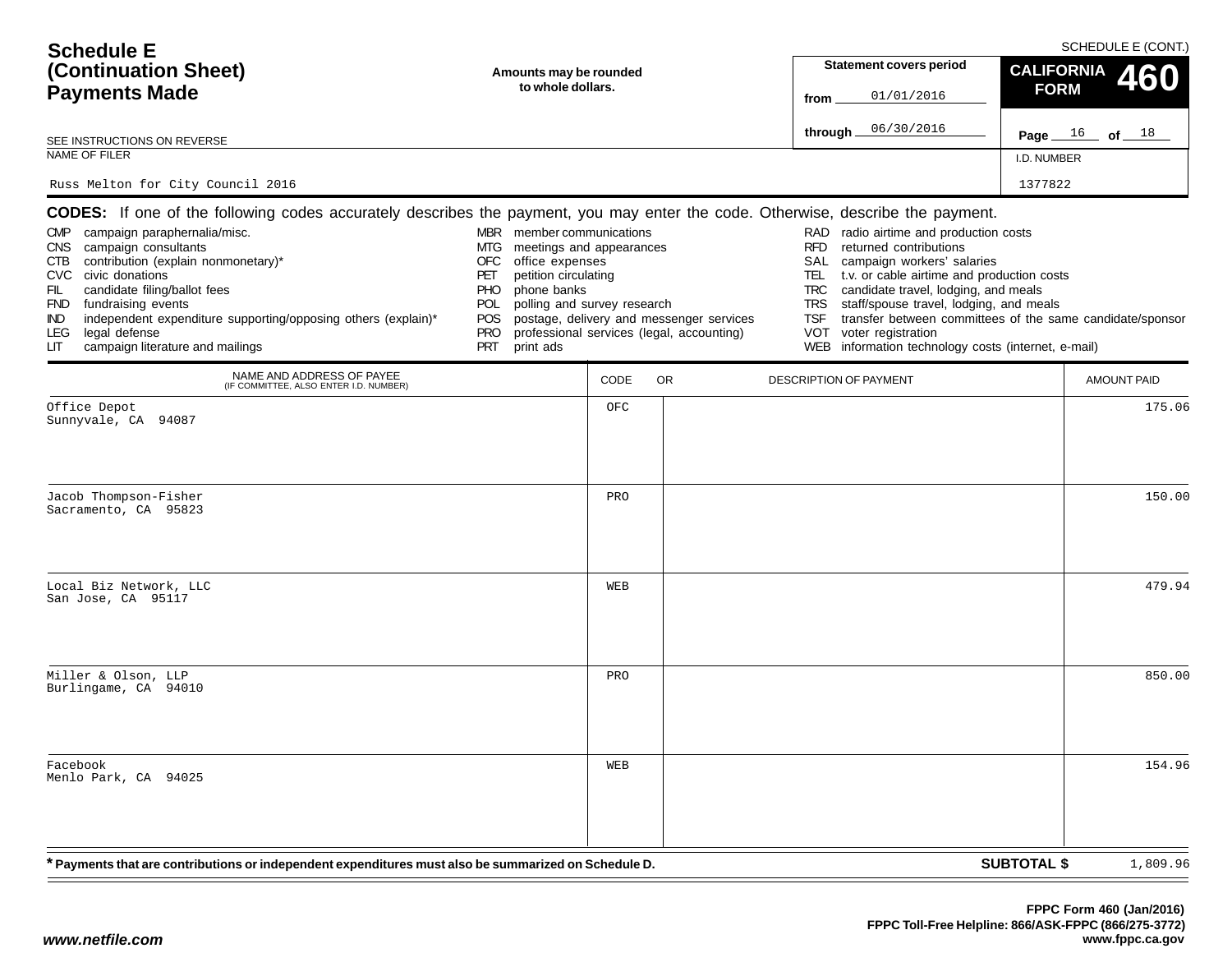SCHEDULE F

| <b>Schedule F</b><br><b>Accrued Expenses (Unpaid Bills)</b><br>SEE INSTRUCTIONS ON REVERSE                                                                                                                                                                                                                                                                                       | Amounts may be rounded<br>to whole dollars.                                                                                                                                                                                                                                                                                                                                                                                                                                                                                                                                                                                                                                                                                                                                                                                                                                                                                                                     |                                                                         | <b>Statement covers period</b><br>01/01/2016<br>from<br>06/30/2016<br>through |                                                                | <b>CALIFORNIA</b><br><b>FORM</b><br>Page $17$<br>of $18$               |
|----------------------------------------------------------------------------------------------------------------------------------------------------------------------------------------------------------------------------------------------------------------------------------------------------------------------------------------------------------------------------------|-----------------------------------------------------------------------------------------------------------------------------------------------------------------------------------------------------------------------------------------------------------------------------------------------------------------------------------------------------------------------------------------------------------------------------------------------------------------------------------------------------------------------------------------------------------------------------------------------------------------------------------------------------------------------------------------------------------------------------------------------------------------------------------------------------------------------------------------------------------------------------------------------------------------------------------------------------------------|-------------------------------------------------------------------------|-------------------------------------------------------------------------------|----------------------------------------------------------------|------------------------------------------------------------------------|
| NAME OF FILER                                                                                                                                                                                                                                                                                                                                                                    |                                                                                                                                                                                                                                                                                                                                                                                                                                                                                                                                                                                                                                                                                                                                                                                                                                                                                                                                                                 |                                                                         |                                                                               | I.D. NUMBER                                                    |                                                                        |
| Russ Melton for City Council 2016                                                                                                                                                                                                                                                                                                                                                |                                                                                                                                                                                                                                                                                                                                                                                                                                                                                                                                                                                                                                                                                                                                                                                                                                                                                                                                                                 |                                                                         |                                                                               |                                                                | 1377822                                                                |
| campaign paraphernalia/misc.<br>CMP.<br>campaign consultants<br><b>CNS</b><br>contribution (explain nonmonetary)*<br>CTB<br>civic donations<br>CVC.<br>FIL<br>candidate filing/ballot fees<br>fundraising events<br><b>FND</b><br>independent expenditure supporting/opposing others (explain)*<br><b>IND</b><br>legal defense<br>LEG<br>campaign literature and mailings<br>LIТ | <b>CODES:</b> If one of the following codes accurately describes the payment, you may enter the code. Otherwise, describe the payment.<br>MBR member communications<br>RAD radio airtime and production costs<br><b>RFD</b><br>returned contributions<br>MTG.<br>meetings and appearances<br><b>OFC</b><br>office expenses<br>SAL<br>campaign workers' salaries<br>t.v. or cable airtime and production costs<br>petition circulating<br>PET<br>TEL.<br><b>PHO</b><br>phone banks<br><b>TRC</b><br>candidate travel, lodging, and meals<br>staff/spouse travel, lodging, and meals<br>polling and survey research<br><b>TRS</b><br>POL<br>postage, delivery and messenger services<br>transfer between committees of the same candidate/sponsor<br><b>POS</b><br><b>TSF</b><br><b>PRO</b><br>VOT<br>professional services (legal, accounting)<br>voter registration<br>information technology costs (internet, e-mail)<br><b>PRT</b><br>print ads<br><b>WEB</b> |                                                                         |                                                                               |                                                                |                                                                        |
| NAME AND ADDRESS OF CREDITOR<br>(IF COMMITTEE, ALSO ENTER I.D. NUMBER)                                                                                                                                                                                                                                                                                                           | CODE OR<br>DESCRIPTION OF PAYMENT                                                                                                                                                                                                                                                                                                                                                                                                                                                                                                                                                                                                                                                                                                                                                                                                                                                                                                                               | (a)<br><b>OUTSTANDING</b><br><b>BALANCE BEGINNING</b><br>OF THIS PERIOD | (b)<br><b>AMOUNT INCURRED</b><br>THIS PERIOD                                  | (c)<br><b>AMOUNT PAID</b><br>THIS PERIOD<br>(ALSO REPORT ON E) | (d)<br><b>OUTSTANDING</b><br><b>BALANCE AT CLOSE</b><br>OF THIS PERIOD |
| Local Biz Network, LLC<br>San Jose, CA 95117                                                                                                                                                                                                                                                                                                                                     | WEB                                                                                                                                                                                                                                                                                                                                                                                                                                                                                                                                                                                                                                                                                                                                                                                                                                                                                                                                                             | 0.00                                                                    | 104.96                                                                        | 0.00                                                           | 104.96                                                                 |
| Jacob Thompson-Fisher<br>Sacramento, CA 95823                                                                                                                                                                                                                                                                                                                                    | PRO                                                                                                                                                                                                                                                                                                                                                                                                                                                                                                                                                                                                                                                                                                                                                                                                                                                                                                                                                             | 0.00                                                                    | 300.00                                                                        | 0.00                                                           | 300.00                                                                 |
| Political Data Inc.<br>Norwalk, CA 90650                                                                                                                                                                                                                                                                                                                                         | WEB                                                                                                                                                                                                                                                                                                                                                                                                                                                                                                                                                                                                                                                                                                                                                                                                                                                                                                                                                             | 0.00                                                                    | 186.70                                                                        | 0.00                                                           | 186.70                                                                 |
| * Payments that are contributions or independent expenditures must also be<br>summarized on Schedule D.                                                                                                                                                                                                                                                                          | <b>SUBTOTALS \$</b>                                                                                                                                                                                                                                                                                                                                                                                                                                                                                                                                                                                                                                                                                                                                                                                                                                                                                                                                             | 0.00\$                                                                  | $591.66$ \$                                                                   | 0.00\$                                                         | 591.66                                                                 |
| <b>Schedule F Summary</b><br>1. Total accrued expenses incurred this period. (Include all Schedule F, Column (b) subtotals for<br>2. Total accrued expenses paid this period. (Include all Schedule F, Column (c) subtotals for payments on                                                                                                                                      |                                                                                                                                                                                                                                                                                                                                                                                                                                                                                                                                                                                                                                                                                                                                                                                                                                                                                                                                                                 |                                                                         |                                                                               |                                                                | 591.66<br>0.00                                                         |
| 3. Net change this period. (Subtract Line 2 from Line 1. Enter the difference here and                                                                                                                                                                                                                                                                                           |                                                                                                                                                                                                                                                                                                                                                                                                                                                                                                                                                                                                                                                                                                                                                                                                                                                                                                                                                                 |                                                                         |                                                                               |                                                                | 591.66                                                                 |

*www.netfile.com*